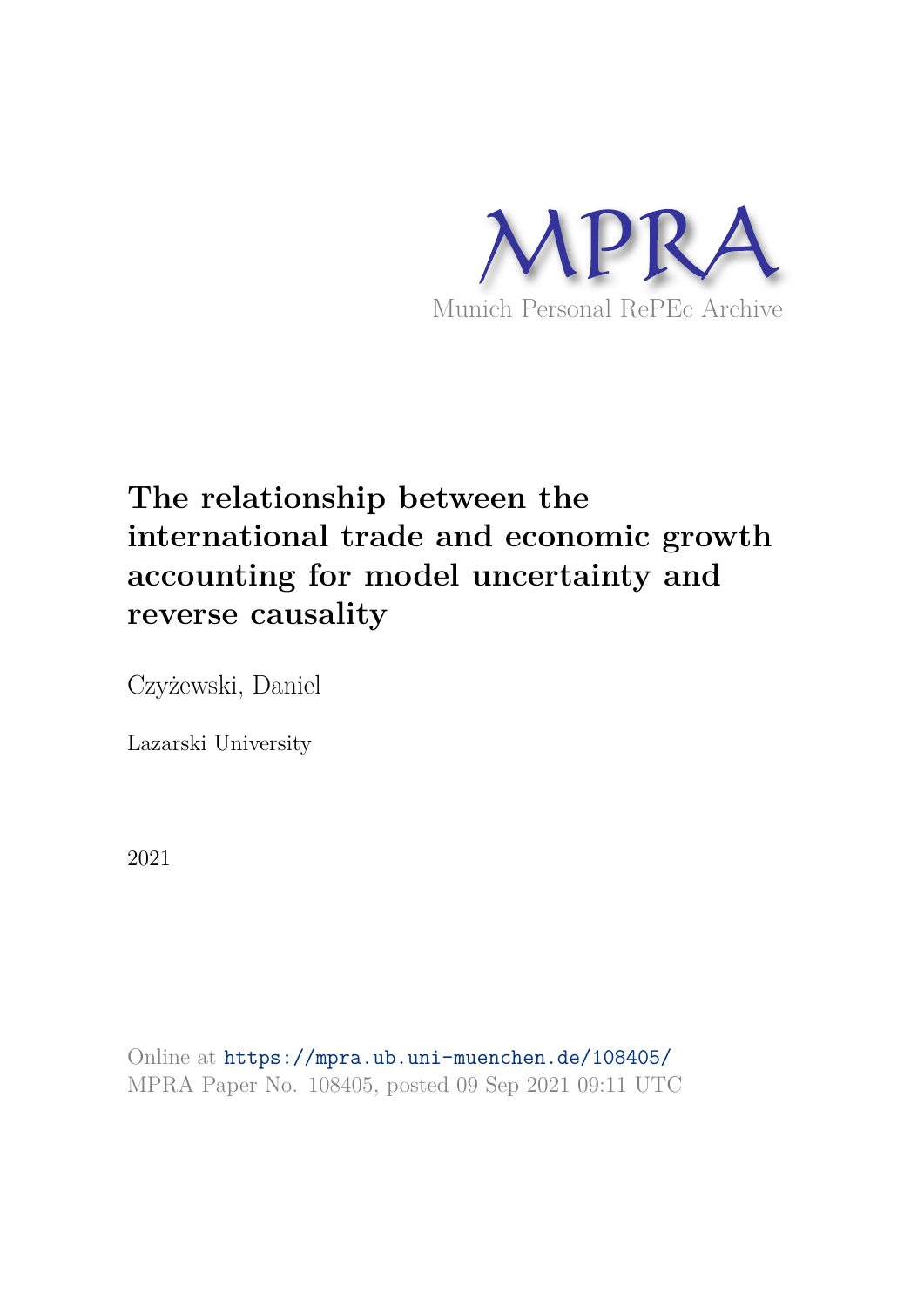# **The relationship between the international trade and economic**

### **growth accounting for model uncertainty and reverse causality**

Daniel Czyżewski, Lazarski University, Warsaw, Poland

email: 42839@lazarski.pl

Abstract: This paper addresses issues connected with economic growth, how the theory on it has changed and also what its potential determinants are. In order to do so, the panel data was constructed for 129 countries with the time period of 1975-2015. In addition to this, the paper also accounts for the model uncertainty as well as reverse causality issues that may arise while dealing with such data. The methodology applied in the research consists of the Moral-Benito (2016) framework combined with the bayesian model averaging method (BMA). Out of the five variables, only one turned out to be fragile. The other four appeared to be robust with three of them at the most restrictive level. What is more, the paper also presents the potential reasoning behind obtained results and upholds the hypothesis that international trade has a positive impact on the economic growth.

**JEL codes:** F1; F19; F43; O11; O49.

**Key words:** economic growth, bayesian model averaging, trade openesss, dynamic panels, weakly exogenous regressors.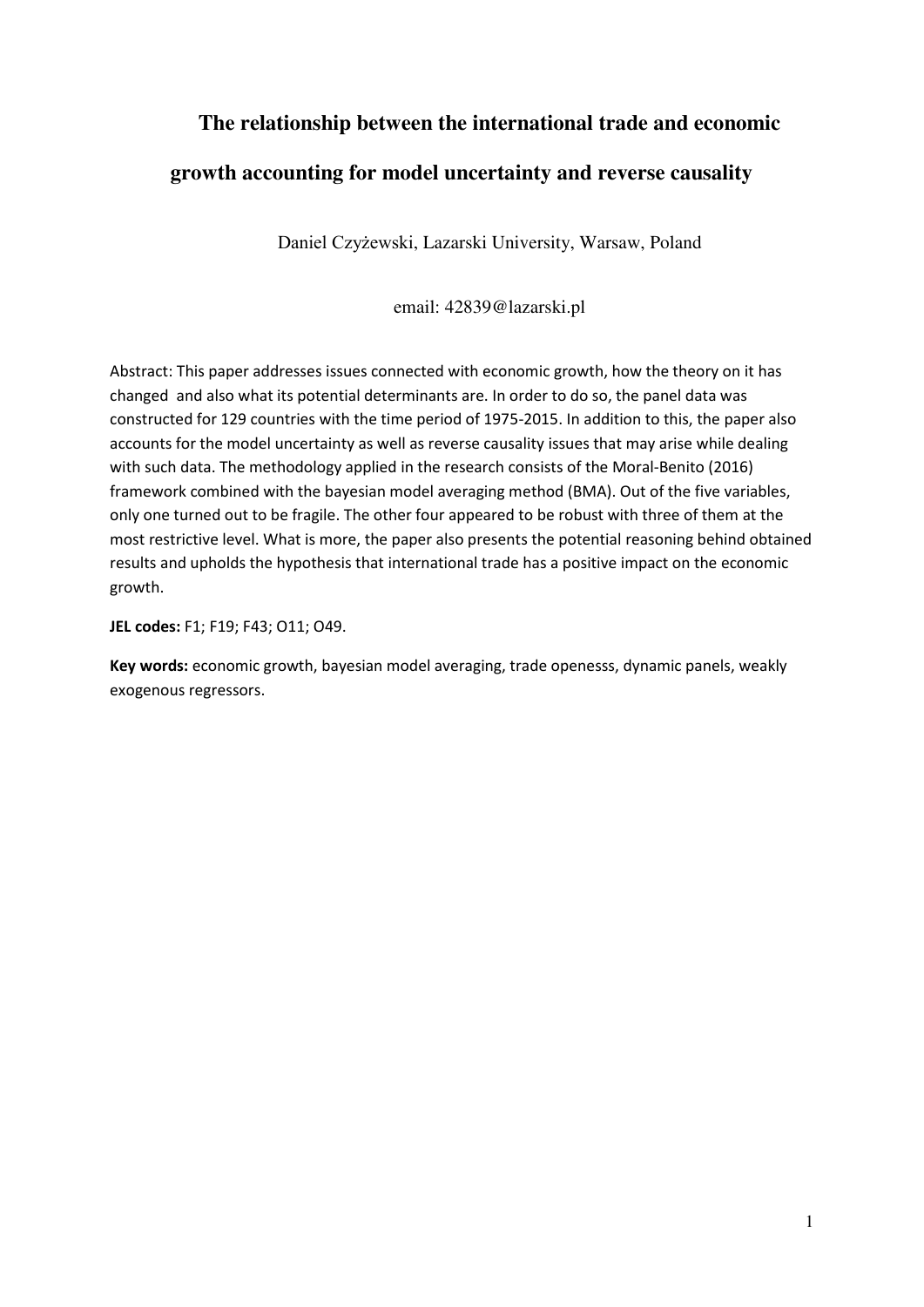#### **1. INTRODUCTION**

 Economic growth plays a crucial role in the development process of a country. The theory concerning it has been developing over the years and till this day there does not exist one perfect answer to the question what the main determinants of the economic growth are. As there are many of them, the following paper addresses the issue connected with the way in which such determinants can be identified and classified based on the confidence level of the variable. Moreover, it also compares the results obtained with the ones of Moral-Benito (2016) as the same framework has been applied.

 The results of this paper show that out of the five potential determinants which were used, four of them turned out to be statistically significant in explaining economic growth. In addition to this, the results also support the hypothesis that international trade has a positive impact on economic growth. Out of the remaining three statistically significant variables, only one of them was found to have a negative effect on the economic growth.

 The paper is structured in the following way. Chapter 2 contains literature review with the informations concerning the different growth theories as well as the what the connections between international trade and economic growth are. Chapter 3 presents the methodology behind all the estimations as well as the description of the data used. Chapter 4 is focuses on interpreting the results which were obtained in the estimations. Chapter 5 is dedicated to discussion, where the results obtained are compared with the results of the similar already existing paper. In addition to this, it contains some personal reflections on what can be done or undertaken to increase economic growth. Chapter 6 is about the limitations of the work.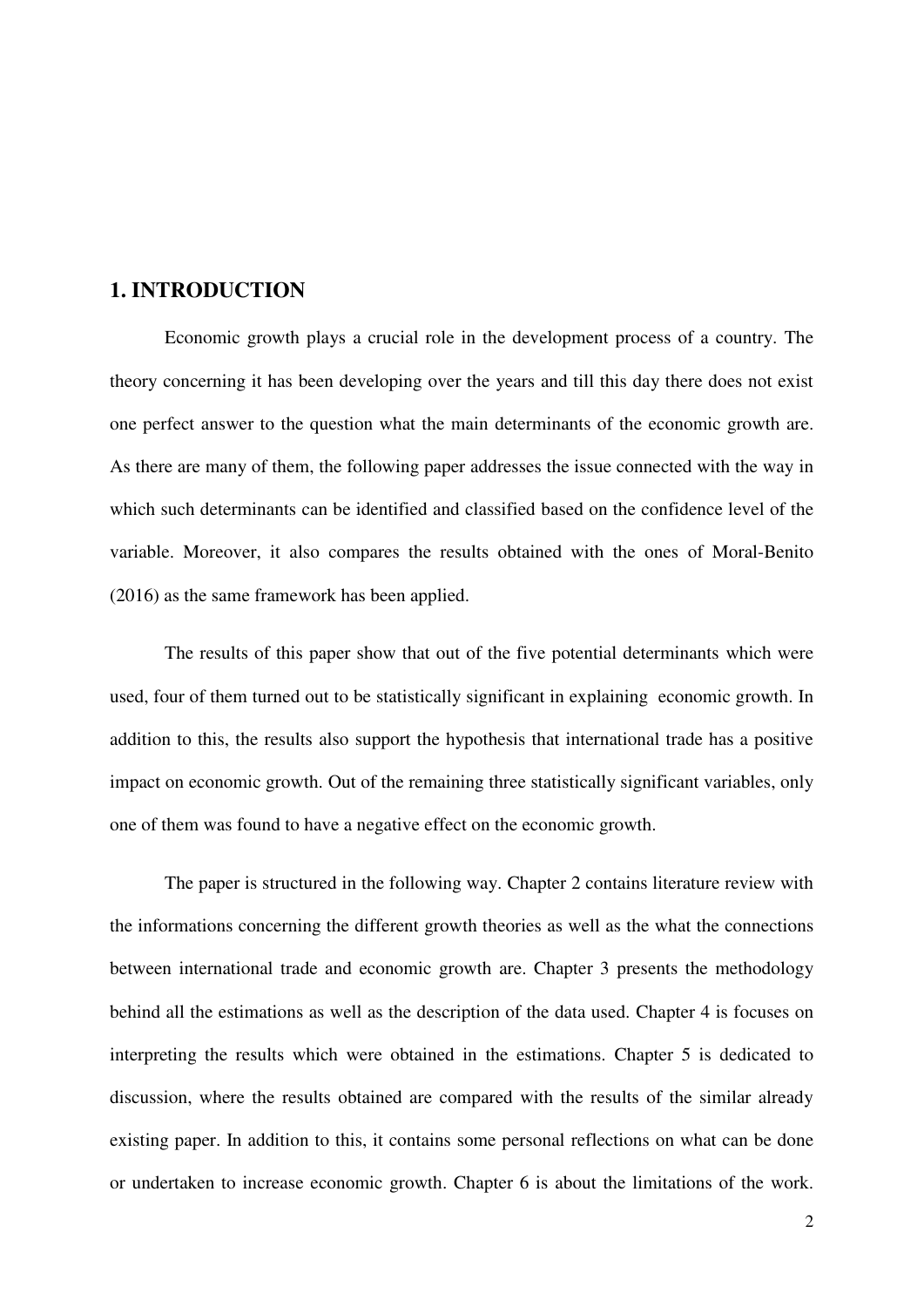Chapter 7 presents the summary of the paper with the ideas of what can be done in the future to expand this topic.

#### **2. LITERATURE REVIEW**

 The topic of economic growth was a point of interest for many well- known economists for many years. Snowdon and Vane (2005) describe the origins of the growth theories as well as how those economic theories have been changing over time. In addition to this, they highlight the factors which shaped them in particular periods and provide an information why certain theories were changed or simply what they lacked. What is more, while talking about the economic growth we need to distinguish between two terms, extensive growth and intenstive growth. The first term refers to the state in which the GDP increase purely results from the population increase and has no reflection in the per capita income increase. On the other hand, intenstive growth presents the situation in which the GDP increase is beyond the increase resulting from the population increase, and the rise in living standards can be observed by the changes, for example, in real income per capita. Furthemore, when it comes to intensive growth, Eric Jones (2000) has pointed out two of its forms: one of them being called "Smithian growth" and the other one "Promethian growth". The first one is based on the increases in productivity which can occur from things such as "division of labour, specialization and trade". The "Promethian growth" reflects changes in technology and innovation. Additionally, it is important to discuss the difference between proximate and fundamental causes of growth. Proximate causes are the ones which are associated with factor inputs (capital or labour) and all the variables that impact the productivity of a mentioned above inputs. On the other hand, fundamental causes are connected with the variables responsible for the capability of a country to gather the factors of production. The authors also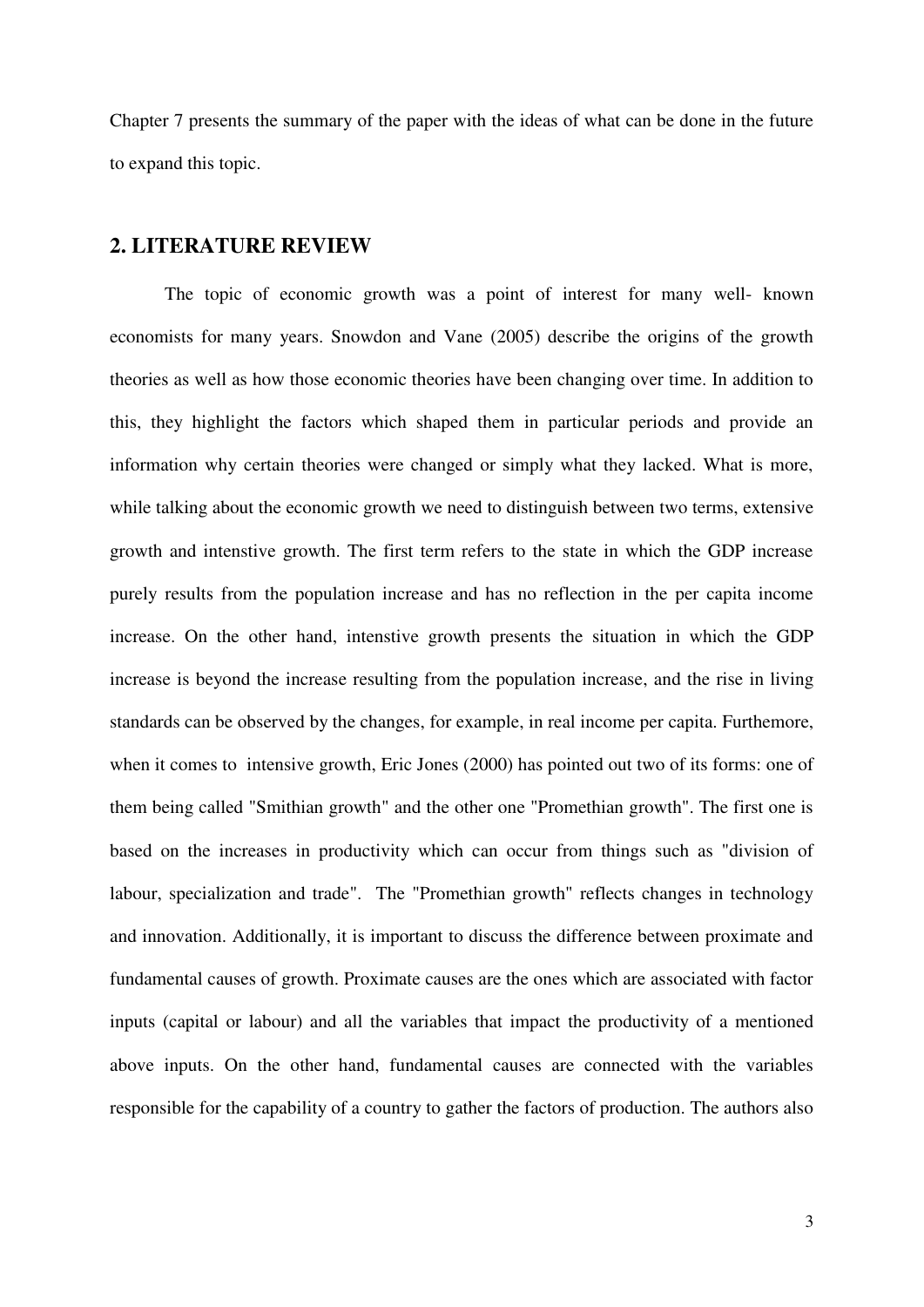mention three models which had an influence on the growth theory in the second half of the twentieth century. They are listed as follows:

1. the neo-Keynesian Harrod–Domar model,

- 2. the Solow–Swan neoclassical model,
- 3. the Romer–Lucas-inspired endogenous growth models.

 The neo-Keynesian Harrod-Domar model (1946) bases the output growth on the relation between the savings rate and the capital output ratio which is fixed in the model. The main assumption of this model is that savings lead to investment and investment leads to changes in capital stock. Therefore, for the economy to grow, an increase in capital stock is required. Such an increase is achievable through an increase in the savings rate. The Romer-Lucas-inspired endogenous growth models (Romer 1994) are based on the the endogenous growth theory, which states that technological progress is something that can be described within the model. In addition, it highlights the importance of the role played by technological progress in the economic growth process of a country.

 The model on which we will focus is the Solow Growth Model also known as the Solow-Swan model described in e.g. Snowdon and Vane (2005) as well as Solow (1956). The model consists of two inputs which are capital  $K$  and labour  $L$ , and both combined are used to produce the output Y. This implies that the size of output Y is dependent on the increase or decrease in any of the inputs. As output is positively correlated with inputs, an increase in either capital or labour will result in an increase in output. The size of the capital variable  $K$ depends on the gross investment I and the depreciation of the capital K by the variable  $\mu$ , which stands for the depreciation rate. When it comes to the labour variable, its size is connected with the growth rate of population denoted as  $n$ . A very important aspect of the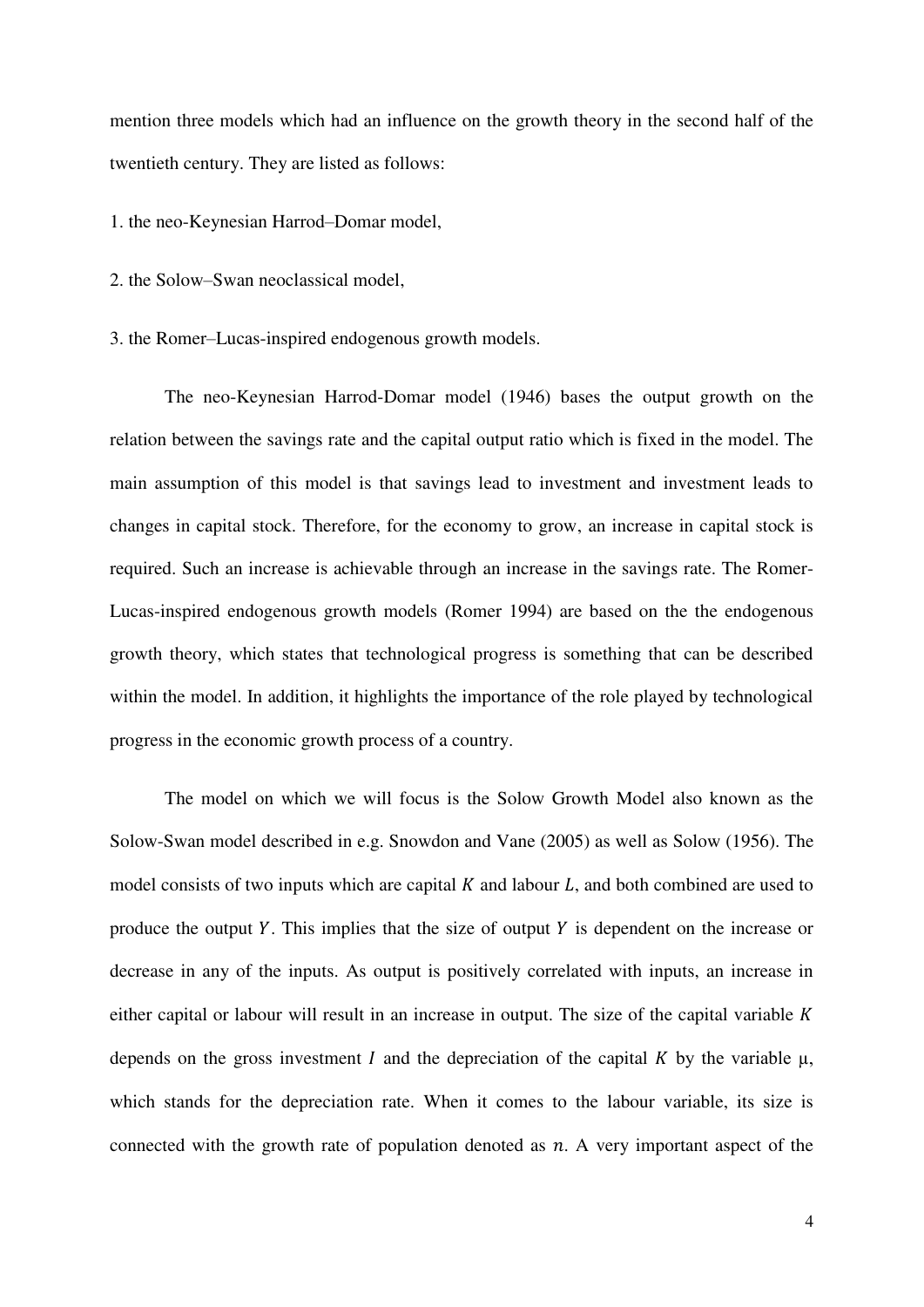model is the introduction of the  $A_t$  variable, which represents the state of the technology. The general idea behind the model is that no matter where the economy is at the current moment, its goal is to achieve steady state. This is the point at which the growth rate of capital and output per effective worker are equal to zero. When the economy reaches this point, we do not want to change the inputs unless there are some exogenous events which force us to do so. In addition , at the steady state, the further development of the economy is purely driven by the technological progress. This shows us the importance of  $A_t$  in the economic growth process.

 Throughout the years, there have been many economic papers that aimed to establish whether there is a connection between the international trade and economic growth e.g. Berg and Schmidt (1994), Busse and Koeniger (2012) Kali (2007), Kotlewski (2013), Makki and Somwaru (2004), and Singh (2010). Although the methods used in the research studies varies, all of the papers have one thing in common. In each case, the authors confirm that indeed, international trade is one of many factors that influence economic growth. In addition, it is clearly stated that it has a positive effect on economic growth. In their research, Berg and Schmidt (1994) point out that effects coming from the trade in the short run are rather low but increase over time. Therefore, any policies made to increase the trade should be long time oriented. Busse and Koeniger (2012) have found evidence that an expansion of trade can have an effect on the acces to new technologies which as was mentioned above in the Solow model, plays an important role in the economic growth process. In addition , they have also found out that trade has an impact on income growth. Kali, Méndez and Reyes (2007) focus on the aspect of trade partners. Their research has confirmed that there is a positive correlation between the number of trade partners and the growth across all the countries. Based on their results, Caleb, Mazani, and Dhoro (2014) have indicated that there exists a cointegration between GDP and such variables as inflation, export, and import, which are connected with trade. Similar research was also conducted by Mishra (2012). The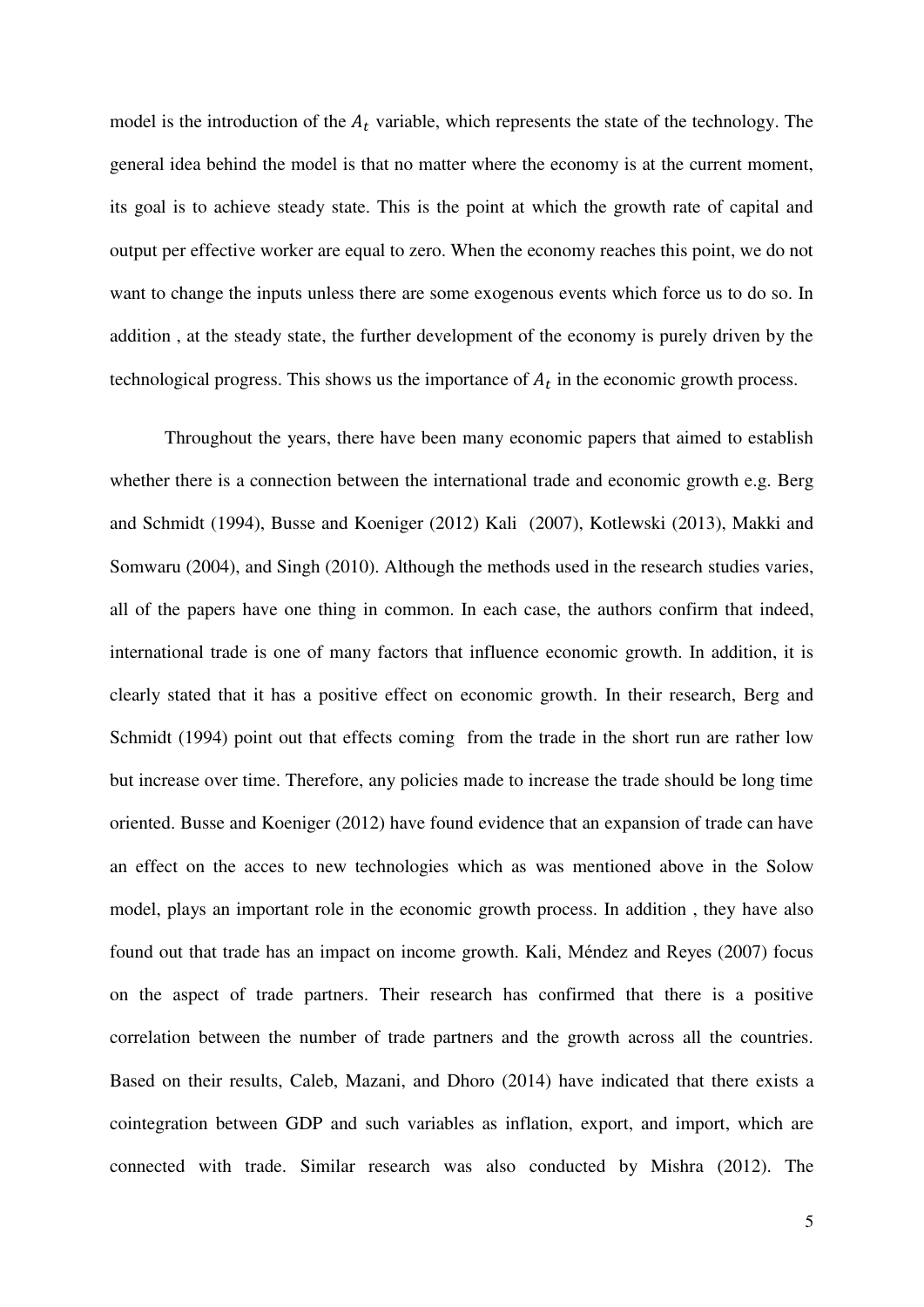cointegration test also indicated long-run relationship between imports and economic growth. In addition, import was found to have an effect on well-being as it comes to the developing country. It is due to the fact that via importing products or new technology, the productive capacity of a country can increase. This results in the possible improvements in the economy. Yanikkaya's (2003) results support the hypothesis that trade is connected with economic growth. Moreover, they also confirm that trade promotes growth through, for example, technology transfer. Furthermore, he points out that population density has a positive effect on trade, in particular the trade volumes. With the increase in density, the volume of trade increases as well. Ulasan (2012) has found a positive connection between the ratio of trade volume with the economic growth.

#### **3. METHODOLOGY**

This section consists of two subsections: subsection 3.1 and 3.2. The first one describes the data used in the paper as well as the reasonings behind the process of its collection. In addition, it presents the variables which will be used. The second subsection focuses purely on the estimation process and all the methods that were applied to achieve the results. Moreover, it also provides the information how the obtained results in Section 4 can be interpreted in terms of the significance level.

#### **3.1 DATA DESCRIPTION**

 The dataset used in the paper consists of 129 countries from all around the world. The general idea while creating the database was to gather as much countries as possible. All the data used in the paper was taken from Penn World Table (Feenstra 2015). The maximum number of potential countries offered by Penn World Table is 183. However, 54 of them had to be rejected due to either lack of data in some of the periods or no data for certain variables at all. The next step is to establish the time period. In this case, the data from the period of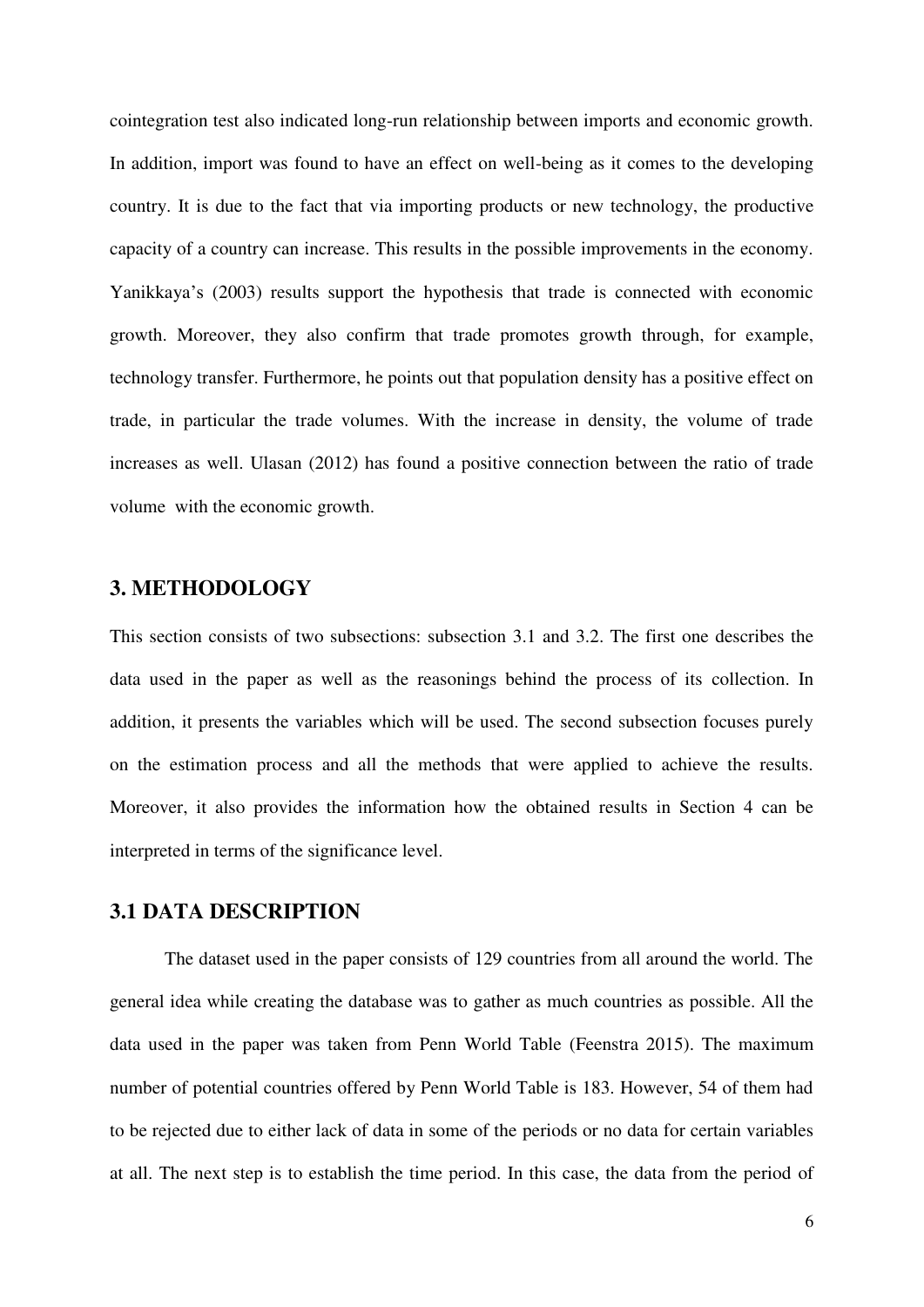1975-2015 was taken. There is an exception for one of the variables for which the period of 1970-2010 was taken. Although the dataset takes into consideration a 40-year period, in order to have a better ilustration of a long-run economic growth, there are 5 year intervals between each period. This provides a total of 9 periods out of the starting 40 periods attached to each one of the 129 countries giving the total of 1161 observations. The last period is the year 2015 as for the time being the data in Penn World Table is not avaiable for the year 2020, making it impossible to include any further periods beyond the year 2015.

 The model consists of a total of 7 variables. Starting from the dependent variable, which is GDP per capita denoted as GDP\_pc. The variable was calculated by dividing the real GDP at the constant national prices by the population of a country in a particular year. Unlike GDP, which presents only the total amount of goods and services produced, GDP per capita also accounts for the population. It is an important variable while discussing the economic growth topic. As was mentioned above, the economic growth can have two forms: extensive and intensive (Snowdon and Vane 2005). While talking about the GDP per capita, we purely focus on the intensive growth because we track both the changes in GDP and the population, so the growth depends solely on, for example, an increase in productivity, and changes in technologies. In addition , GDP per capita is easier to compare between countries when we want to determine the living standards in a particular country. The are 6 explanatory variables in the model which are presented in the following order:

• lagged GDP per capita - the only variable for which the exception was made in terms of the time period because it consists of the data from the period of 1970-2010. The only difference is the fact that the starting period is 1970 instead of 1975 and the same applies to the last period which is 2010, whereas in the case of the other variables it is 2015.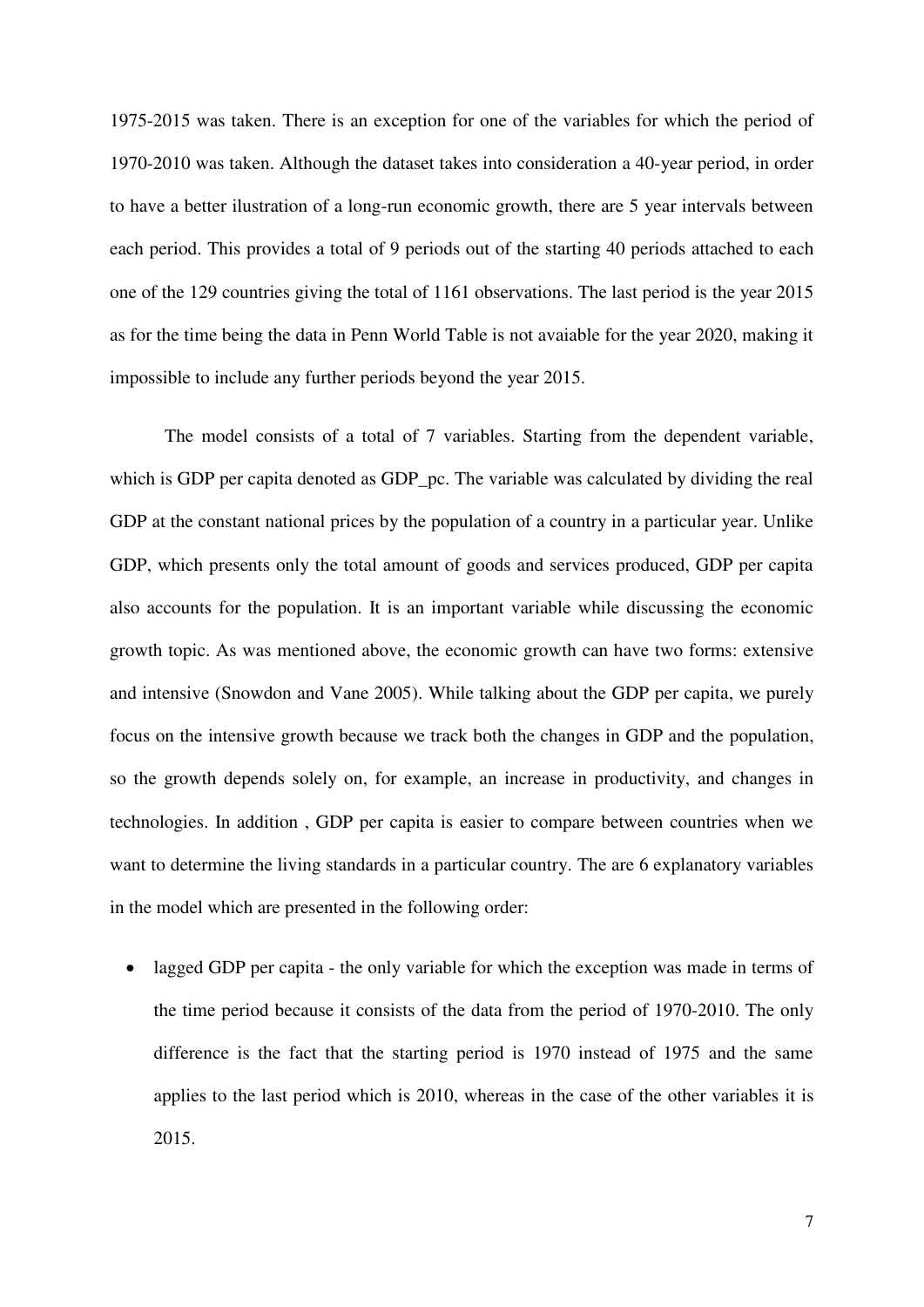- share of gross capital formation at current PPPs the variable is presented as the ratio of investment to GDP. In the neoclasical growth model framework, e.g. Solow (1956), investments were connected with the savings rate. Any changes in investments would lead to either an increase (when the investments rise) or a decrease (when the investments decrease) output per effective worker, which impacts the state-state level of the economy. The variable is denoted as csh\_i.
- share of government consumption at current PPPs this variable is connected with the government expenditures and ilustrates the impact of government on the economic growth process. The government can, for example, influence changes in the savings level through taxation. As before, the variable is presented as the ratio of government consumption to GDP and is denoted as csh\_g.
- share of merchandise exports and imports at currenct PPPs this is a mix of 2 smaller variables  $(\cosh x - \text{share of merchandise exports and csh_m - share of merchandise})$ imports) which are combined in one variable. As was already discussed, both these variables represent the volume of trade and have a positive effect on the growth rate e.g. Ulasan (2012), Yanikkaya (2003) The variable is denoted as csh\_xm.
- population presents the population of a country. This variable is connected with the extensive growth term (Snowdon and Vane 2005). According to the theory, as the population increases, the GDP increases as well, which indicates its impact on the GDP.
- human capital index this is an index which was calculated in Penn World Table (Feenstra 2015) using the Barro and Lee (2013) database. The index takes into consideration years of schooling and life expectancy. In his research, Moral-Benito (2016) used education and life expectancy as separate variables. Here, both of them will be combined in one variable denoted as hc.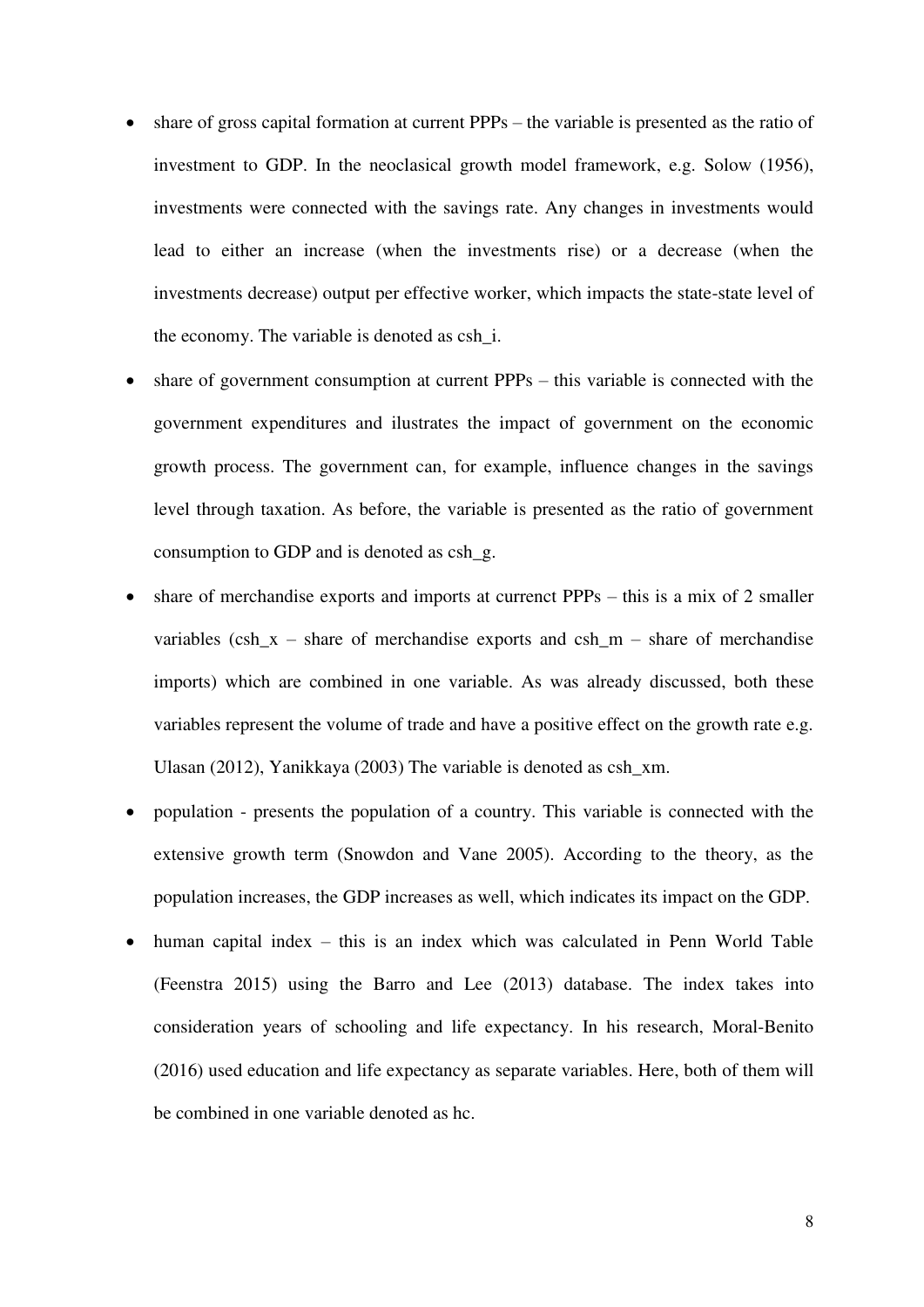#### **3.2 MODEL ESTIMATION**

<u>.</u>

 Although we can find many economic models trying to explain the determinants of growth, e.g. Domar (1946), Romer (1994), and Solow (1956), till this day, there does not exist one perfect ideal model to follow. Each of the already existing models has limitations, assumptions and even sometimes treats different variables as the main driving force of economic growth. Knowing this, we cannot be sure whether the currently picked set of variables is the ideal one. Therefore, we have to account for the model uncertainty. This will enable us to identify whether the mentioned above variables are statistically significant in explaining the economic growth. An important thing to point out is that even if most of the variables turn out to be statistically significant, it does not negate the fact that there might be far more variables which may also contribute to economic growth. In addition, Moral-Benito (2016) states that all the variables used in this paper are weak exogeneity regressors. This means that we should account not only for model uncertainty but also for reverse causality. The latter means that, for example, not only trade has an effect on economic growth but also economic growth has an impact on trade, boosting the power of the equation as a result.

 In order to deal with the mentioned issues, the Moral-Benito (2016) framework will be used<sup>1</sup>. First of all, the baseline growth regression can be presented in the following way:  $y_{ijt} = \alpha y_{ijt-1} + \beta x_{ijt} + \eta_{ij} + \zeta_t + v_{ijt}$  $(1)$ 

where  $\alpha = (1 + c)$ ,  $y_{ijt-1}$  is the GDP per capita measure between countries *i* and *j* at time *t*, ,  $\beta$  is a parameter vector,  $x_{ijt}$  is a matrix of potential GDP per capita determinants,  $\eta_{ij}$  is a country specific fixed effect,  $\zeta_t$  is a period-specific shock that is common to all the countries,  $v_{iit}$  is a shock to GDP per capita. The second equation will ilustrate how the weak exogeneity assumptions can be expressed. They can be formalized in the following way:

 $<sup>1</sup>$  The method is relatively new; however, it was already applied in the analysis of the determinants of economic</sup> growth (Moral-Benito 2013 and 2016), business cycle synchronization (Beck 2019, 2020a, and 2021a) and structural convergence (Beck 2021b).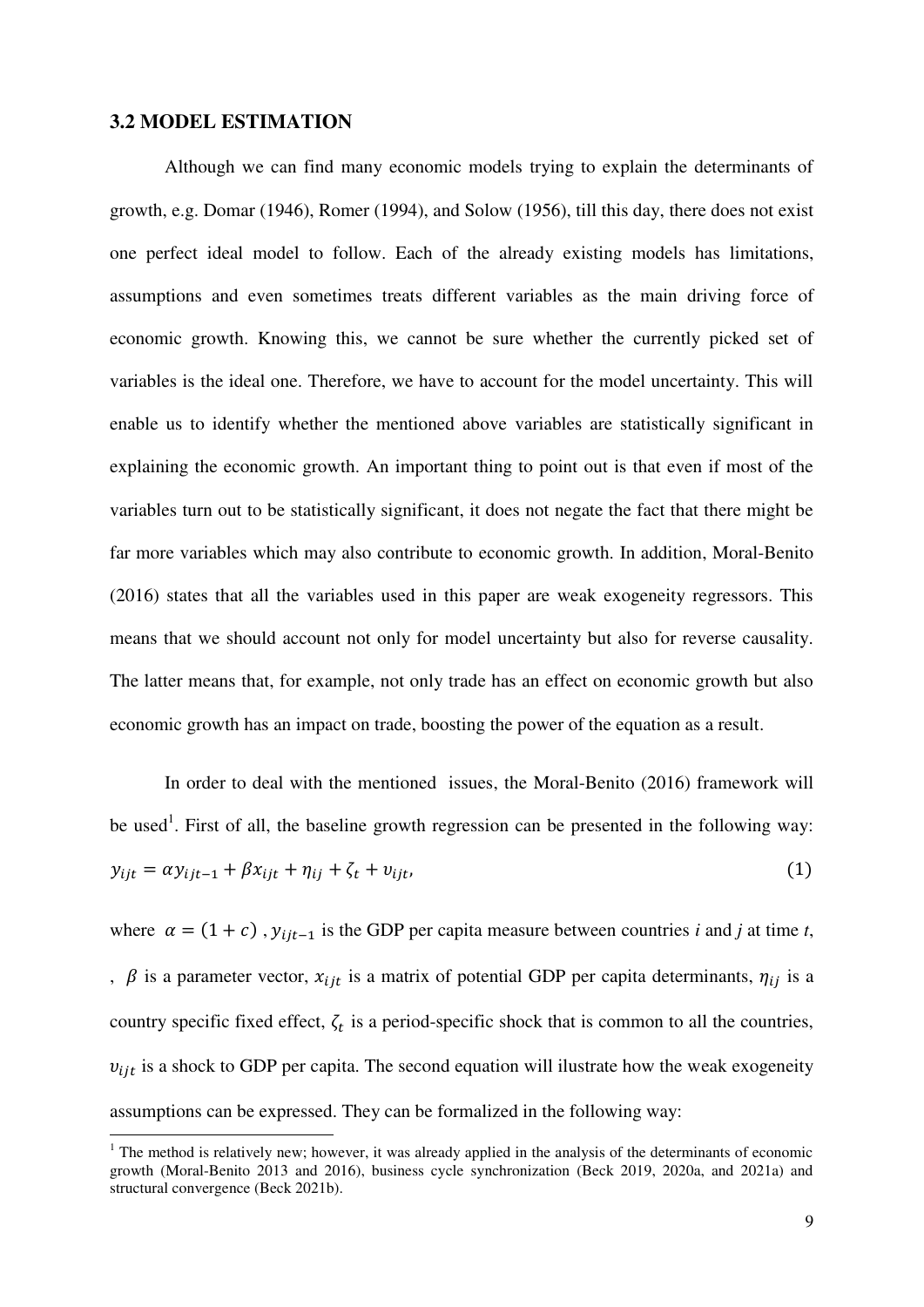$$
E(v_{it}|y_t^{t-1}, x_i^t, \eta_i) = 0 \ (i = 1, \dots, N; t = 1, \dots, T), \tag{2}
$$

where 
$$
y_t^{t-1} = (y_{i0}, ..., y_{it-1})'
$$
 and  $x_t^t = (x_{i0}, ..., x_{it})'$ .

The next step is to establish the likelihood function for panel models with weakly exogenous regressors. Moral-Benito (2013) has already such a function based on equation (1) and (2). In order to do so, Moral-Benito augments equation (1) with additional reduced form-equations that capture the unrestricted feedback and presents it as follows:

$$
x_{ijt} = \gamma_{t0} y_{ij0} + \dots + \gamma_{t,t-1} y_{ij,t-1} + \Lambda_{t1} x_{ij0} + \dots + \Lambda_{t,t-1} x_{ijt-1} + c_t \eta_{ij}
$$
  
+  $\vartheta_{ijt}$ , (3)

where  $t = 2, ..., T$  and  $c_t$  is the  $k \times 1$  vector of parameters. For  $h < t$ ,  $\gamma_{th}$  is a  $k \times 1$  vector  $(y_{th}^1, ..., y_{th}^k)'$ ,  $h = 0, ..., T - 1$ .  $\Lambda_{th}$  is a  $k \times k$  matrix of parameters; and  $\vartheta_{it}$  is a  $k \times 1$  vector of prediction errors. The mean vector and the covariance matrix of the joint distribution of the initial observations and individual effects  $\eta_i$  are unrestricted:

$$
y_{ij0} = c_0 \eta_{ij} + v_{ijt},\tag{4}
$$

$$
x_{ij1} = \gamma_{10} y_{ij0} + c_1 \eta_{ij} + \vartheta_{ijt},
$$
\n(5)

where  $c_0$  is a scalar and  $c_1$  and  $\gamma_{10}$  are  $k \times 1$  vectors. Given the model setup in equations (1) and (3)–(5), the natural logarithm of the likelihood function under Gaussian errors can be presented as:

$$
\log f(data|\theta) \propto \frac{N}{2} \log \det(B^{-1} D \Sigma D^{B^{-1}}) - \frac{1}{2} \sum_{i=1}^{N} \{R'(B^{-1} D \Sigma D^{B^{-1}})^{-1} R_i\},\tag{6}
$$

where  $R_i = (y_{i0}, x'_{i1}, y_{i1}, ..., x'_{iT}, y_{iT})'$  is a vector of observable variables,  $\Sigma = \text{diag}\{\sigma_{\eta}^2, \sigma_{v_0}^2, \Sigma_{\vartheta_1}, \sigma_{v_1}^2, \dots, \Sigma_{\vartheta_T}, \sigma_{v_T}^2\}$  is the block-diagonal variance-covariance matrix of  $U_i = (\eta_i, v_{i0}, \vartheta'_{i0}, v_{i1}, \dots, \vartheta'_{iT}, v_{iT})$ , and B is a matrix of coefficients given by: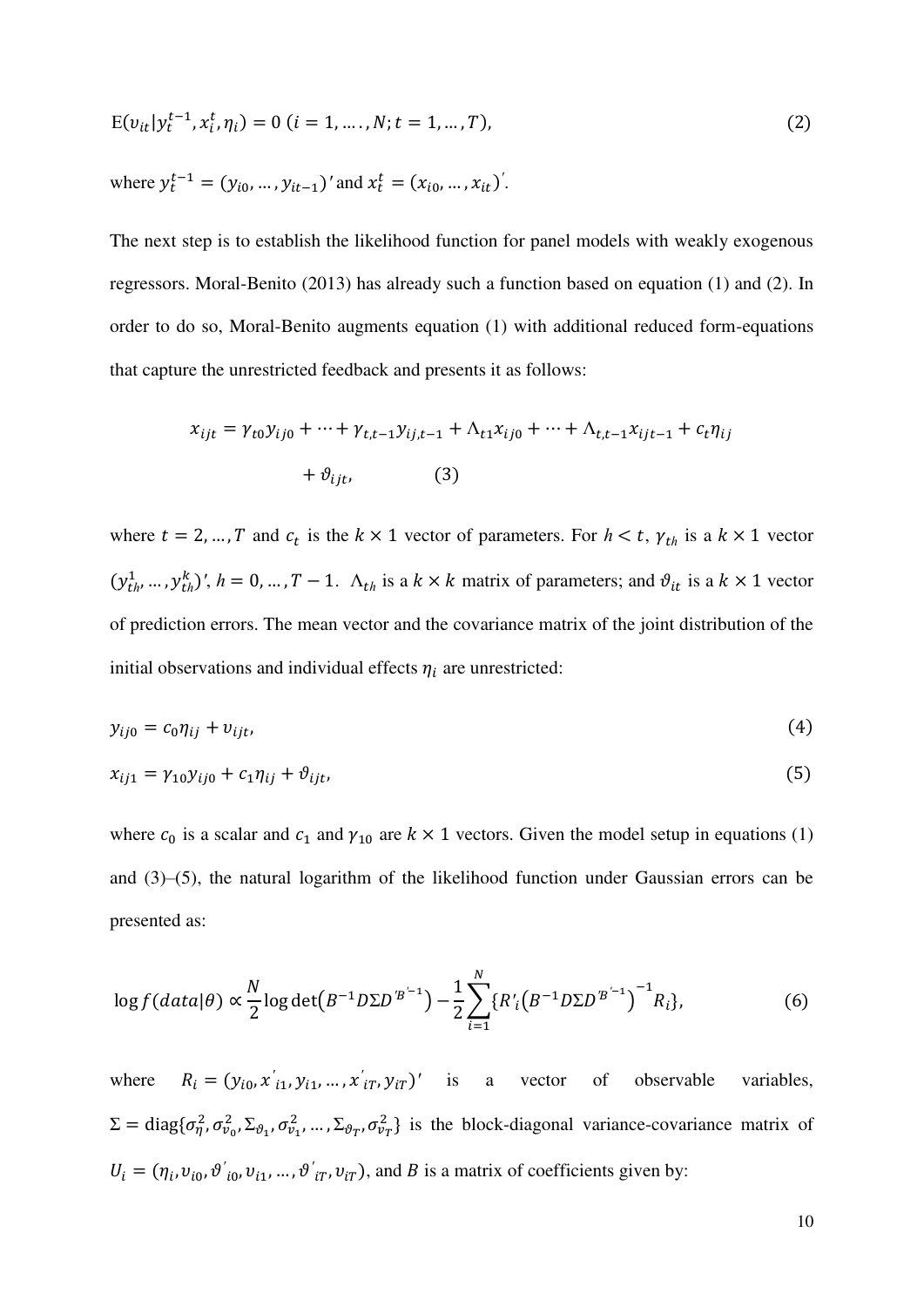$$
B = \begin{bmatrix} 1 & 0 & 0 & 0 & 0 & \cdots & 0 & 0 & 0 \\ -\gamma_{10} & I_0 & 0 & 0 & 0 & \cdots & 0 & 0 & 0 \\ -\alpha & -\beta' & 1 & 0 & 0 & \cdots & 0 & 0 & 0 \\ -\gamma_{20} & -\Lambda_{21} & -\gamma_{21} & I_k & 0 & \cdots & 0 & 0 & 0 \\ 0 & 0 & -\alpha & -\beta' & 1 & \cdots & \vdots & \vdots & \vdots \\ \vdots & \vdots & \vdots & \vdots & \vdots & \ddots & 0 & 0 & 0 \\ -\gamma_{T0} & -\Lambda_{T1} & -\gamma_{T1} & -\Lambda_{T2} & -\gamma_{T2} & \cdots & -\gamma_{T,t-1} & I_k & 0 \\ 0 & 0 & 0 & 0 & 0 & \cdots & -\alpha & -\beta' & 1 \end{bmatrix},
$$
(7)

and D is a matrix of coefficients given by:

$$
D = \begin{bmatrix} [c_0 & c'_1 & 1 & c'_2 & 1 & \cdots & c'_T & 1] \\ & & I_{T(k+1)} & & & \end{bmatrix}.
$$
 (8)

Having the Gaussian likelihood in equation (7), we are able to apply the Bayesian model averaging method (BMA). In his research, Beck (2021a) has also applied BMA methodology to the mentioned above equations and provided further steps which will be followed in the paper<sup>2</sup>. The number of models that we are able to estimate is purely dependent on the number of variables used. The general approach to this is presented as  $2<sup>k</sup>$ , where k is the number of explanatory variables. As there are 6 variables, we are able to estimate  $2^6 = 64$  models. After the models are estimated, each of them is assigned with the posterior model probability (PMP), which is described by the Bayes rule:

$$
PMP_m = \frac{L(data|M_m) * P(M_m)}{\sum_{m=1}^{64} L(data|M_m) * P(M_m)},
$$
\n(9)

where  $L(data|M_m)$  is the value of the likelihood function for model  $m ( M_m )$  and  $P(M_m )$  is the prior probability of model  $m$ . The next step is to calculate posterior mean and posterior standard deviation of coefficient  $\beta_k$ , where k was already discussed as the number of variables. In this case, k can take the value from 1 up to 6  $(k = 1, \ldots, 6)$ . The posterior mean (PM) of this coefficient is calculated using the following expression:

<sup>&</sup>lt;sup>2</sup> For more on BMA see Beck (2017 and 2020b).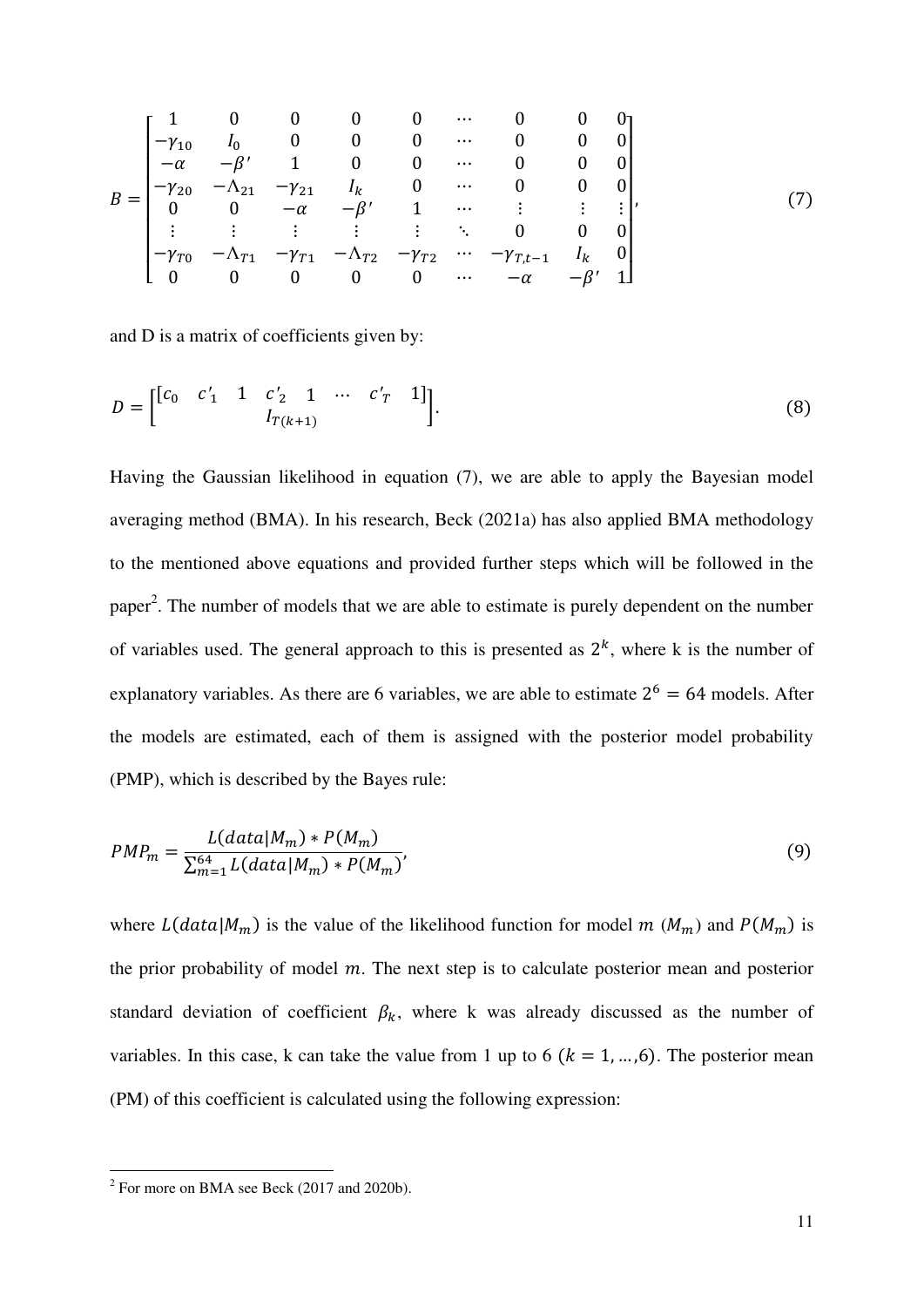$$
PM_k = \sum_{m=1}^{64} PMP_m * \hat{\beta}_{km},
$$
\n(10)

where  $\beta_{km}$  is the value of coefficient  $\beta_k$  estimated for model m and k indexes the regressor. We can obtain the posterior standard deviation (PSD) using this formula:

$$
PSD_{k} = \sqrt{\sum_{m=1}^{64} PMP_{m} * V(\beta_{k}|data, M_{m}) + \sum_{m=1}^{64} PMP_{m} * [\hat{\beta}_{km} - PM_{k}]^{2}},
$$
\n(11)

where  $V(\beta_k|data, M_m)$  denotes the conditional variance of the parameter in model  $M_m$ . Having all the formulas and calculations behind the results explained, it is time to discuss how do we interpret the significance levels of the variables.

 Using the mentioned above framework, the robustness of the variables will be discussed using the ratio of posterior mean (PM) to posterior standard deviation (PSD). In the simple model regressions, we often use the confidence intervals. In the current situation, we only have the ratio of PM to PSD. As the ratio can be negative, the absolute value of it will be the point of interest. Now, it is important to find a point of reference, so that we will be able to interpret the significance level of the variables based on this measure. Fortunately, literature provides us with the required informations (e.g. Masanjala and Papageorgiou 2008; Raftery 1995; Sala-i-Martin et al. 2004). Raftery (1995) states that the variable can be considered to be robust if the absolute value of the ratio exceeds 1. This threshold tells us since when we can treat the variable to be an improvement to the model. On the other hand, Masanjala and Papageorgiou (2008) associate the ratio value of 1.3 to be equivalent of 90% confidence interval. Last but no least, Sala-i-Martin, Doppelhofer, and Miller (2004) suggest the ratio value of 2 as an equivalent to 95% confidence interval.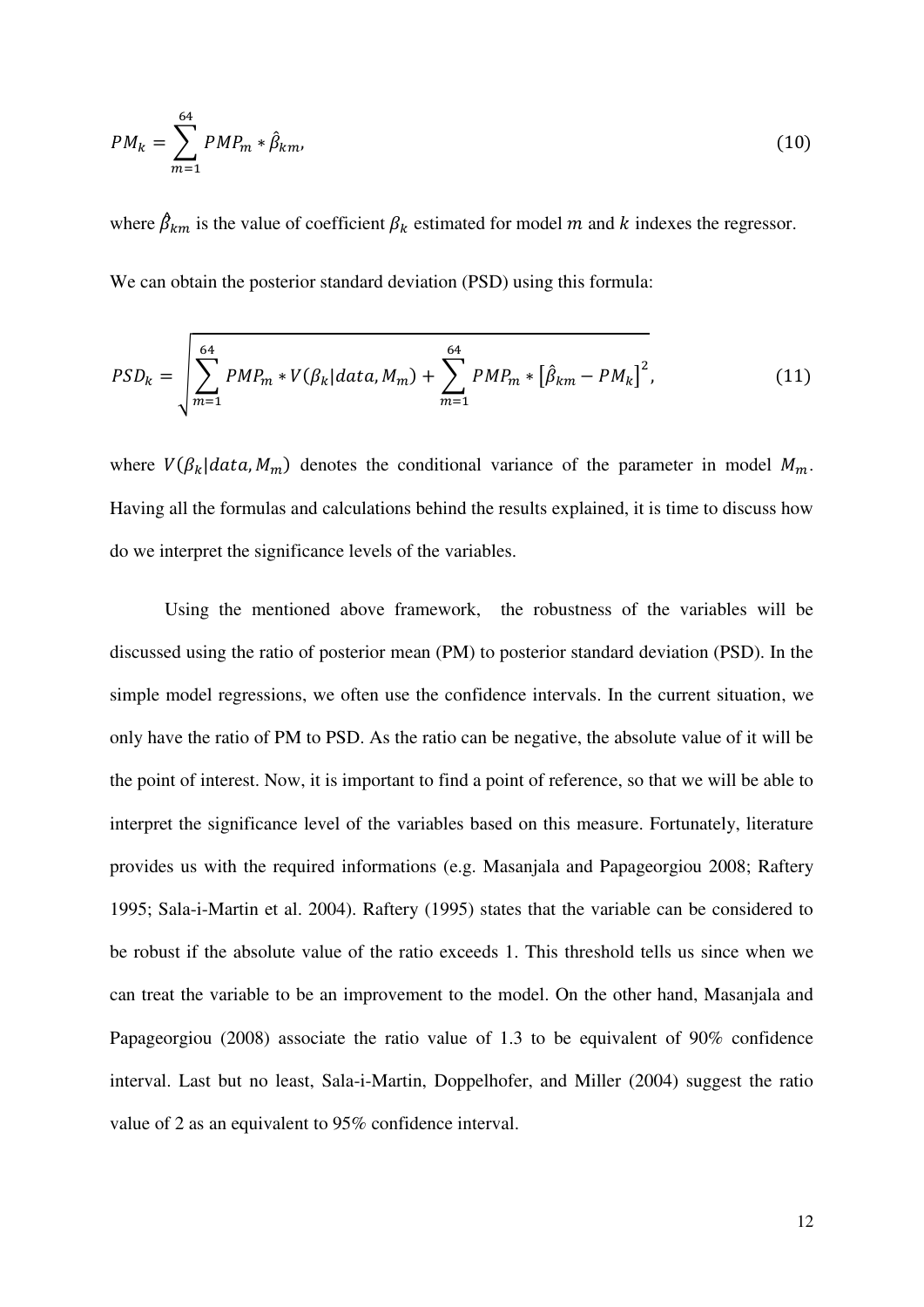#### **4. RESULTS**

|            | <b>PM</b>  | <b>PSD</b> | <b>PM/PSD</b> |     |
|------------|------------|------------|---------------|-----|
| lag_GDP_pc | 0,89       | 0,01       | 112,925       | *** |
| csh i      | 3037,00    | 1634,00    | 1,858         | **  |
| $csh_g$    | $-4484,00$ | 1739,00    | $-2,578$      | *** |
| $csh\_xm$  | 1895,00    | 324,20     | 5,845         | *** |
| pop        | $-0,75$    | 1,07       | $-0,706$      |     |
| hc         | 2595,00    | 250,80     | 10,347        | *** |

#### **Table 1. Results of the estimation**

 The results of the estimations are presented in Table 1. As can be seen, out of the six variables only variable population (pop) did not even meet the threshold of 1 as it comes to PM to PSD ratio, which according to Raftery (1995), is a requirement to consider the variable robust. Therefore, the variable will not be interpreted as it is statistically insignificant. Nevertheless, Moral-Benito (2016) has found population to be one of the determinants of economic growth. However, the dependent variable used by him was GDP, whereas in this paper, the dependent variable is GDP per capita. As GDP per capita consists of GDP that is divided by the population, this might be one of the explainations why population turned out to be insignificant.

 The first variable to interpret will be the lagged GDP per capita denoted as lag\_GDP\_pc. The PM/PSD ratio for this variable is equal to 112,925, leaving us with no doubt that the variable plays an important role in determining economic growth. In addition, we can see that the sign of the variable is positive, which was expected and can be easily explained. The higher the GDP per capita value in the previous period was , the higher the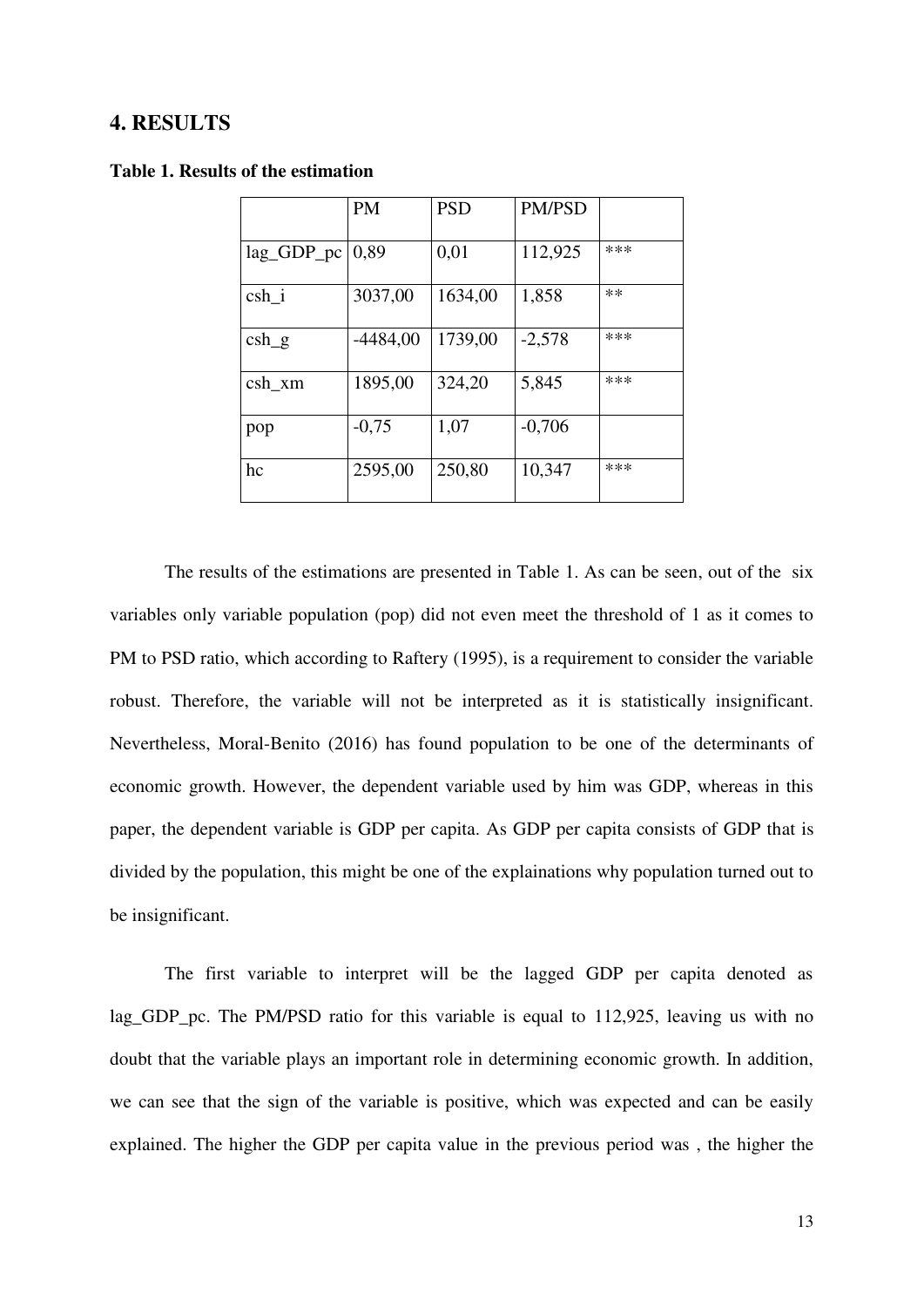expected increase in the upcoming period is. The determinant of the variable is equal to 0,89, which means that if the lag GDP pc increase by 1 unit, the GDP pc will on average increase by 0.89\$. The value of the determinant compared to the other results looks very low, but we need to remember that we multiply it by the lagged period GDP per capita value that is expressed in thousands.

 The share of gross capital formation at current PPPs (csh\_i) out of all the variables (not mentioning population as the variable is statistically insignificant) had the lowest PM/PSD equal to 1.858. Nevertheless this result meets the 90% confidence interval threshold described by Masanjala and Papageorgiou (2008) and was close to the ratio value of 2 which would classify the variable in the 95% confidence interval. Having that in mind, the variable can be considered to be a strong determinant of economic growth. What is more, the sign of the coefficient is possitive and equal to 3037, which signals the positive effect of investment ratio to GDP on GDP per capita. The coefficient is interpreted in the following way: if the ratio of Investments to GDP increases by 1 unit, the GDP per capita will increase by 3037\$ on average. The sign of the variable can be explained by the fact that investments are often associated with the improvements of the current situation, like, for example, providing new workplaces by building new facilities and developing new technologies, which can increase productivity.

 The share of government consumption at current PPPs (csh\_g) is characterized by the -2,578 PM to PSD ratio. As was already discussed, we do not have to worry about the negative sign of the ratio as while interpreting, we focus on the absolute value of the ratio. Out of the % base variables, this one has the second highest ratio and according to Sala-i-Martin, Doppelhofer, and Miller (2004), having the ratio of 2 is the equivalent of 95% confidence interval. Having more than this value indicates that this variable is not only statistically significant, but that it is also a very strong variable in explaining GDP per capita.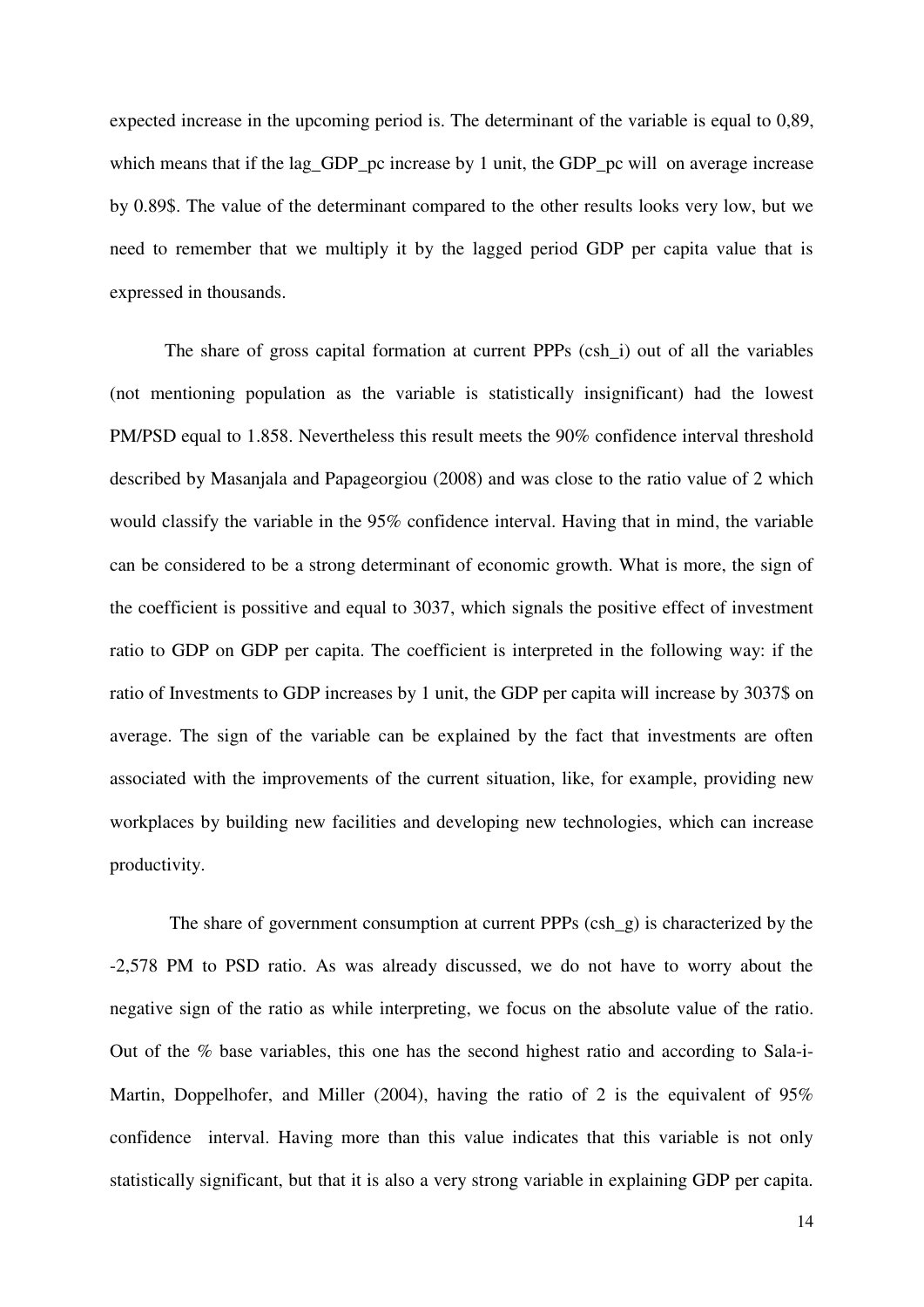The value of the coefficient is negative and equal to -4484. This means that increasing the ratio by 1 unit leads to the decrease of GDP per capita by 4484\$ on average. One of the ways to explain the negative sign is the fact that government can get the money via, for example, taxation. In order to increase the consumption, the government may increase taxes to get more money, which negatively affects citizen's consumption or investments as people have to give more of their money to the government, therefore negatively impacting the GDP per capita.

 When it comes to the share of merchandise exports and imports at currenct PPPs (csh\_xm), we need to remember that this variable represents the volume of trade of a country. In addition to this, as was discussed in Chapter 3, it is a mix of two smaller separate variables which present the impact of international trade. This variable has the third highest PM to PSD ratio, which is equal to 5,845. When it comes to the significance level of the variable, there is no doubt that the volume of trade plays an important role in determining economic growth. Moreover, the sign of the coefficient is positive and indicates that international trade positively impacts economic growth. If the ratio of trade to the GDP increases by 1 unit, the GDP per capita increases by 1895\$ on average. International trade can provide better access to the newest technology and therefore, positively contribute to the future growth, which can be one of the explanations of the positive sign. In addition , people can, for example, import better quality products such as vehicles or machines which can increase productivity as well export products and earn money while being the producer of such goods. All of those activities contribute positively to the economy of a country and impacts economic growth.

 Last but not least, we have the human capital index (hc). It has the second highest PM to PSD ratio equal to 10,347, which makes it a strong and statisticly significant variable in discussing the economic growth. The sign of this variable was expected to be positive as the index is based on things such as life expectancy and years of schooling, which are likely to positively impact economic growth when improved. The value of the coefficient is equal to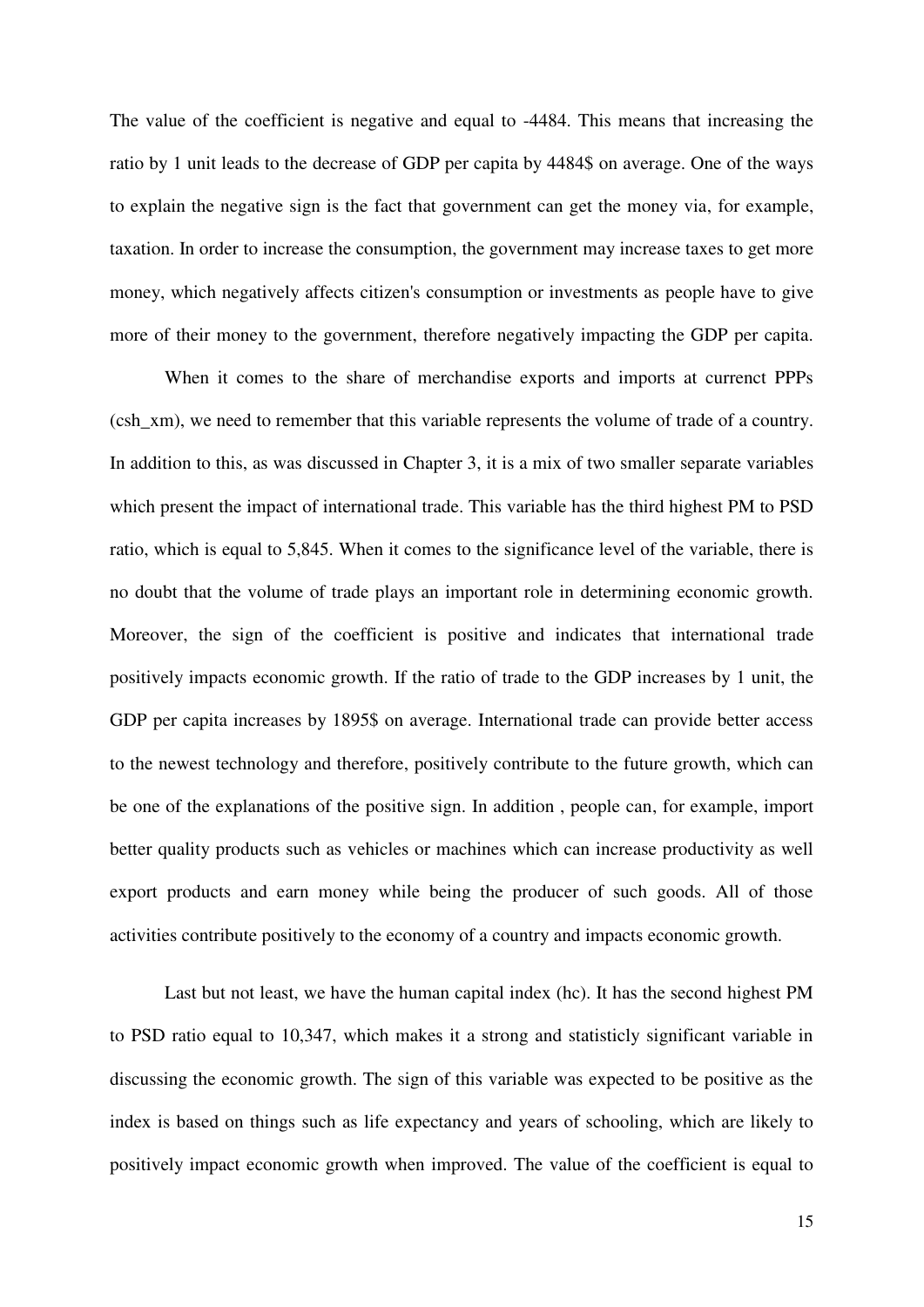2595 and we interpret it in the following way: if the human capital index increases by 1 unit, the GDP per capita will increase by 2595\$ on average. When it comes to the justification behind the positive sign, one of the reasons can be the fact that an increase in life expectancy can be associated with an increase in wealth, which may indicate a better economic situation. In addition, one of the factors that contributes to this index are years of schooling. Better education enables people to undertake more demanding jobs that require a lot of knowledge, which may be also connected with earning more money.

 An important aspect to mention while discussing the changes in the mentioned above determinants is that some of the variables may also influence a few other variables. This happens in the case of the ones which are connected with the  $\%$  share of GDP (csh i, csh g, csh\_xm). It is due to the fact that changing the ratio by changing the input also changes the GDP as inputs like export, import, government consumption, and investments contribute to the GDP. Therefore, a change in one of the ratios may also impact the % share in other two variables by the increase or the decrease in GDP. As the ratios for each of the mentioned above variables differ between the countries, we need to remember that the GDP per capita will always be differently affected by changes in the ratios. Furthermore, this implies that, for example, an increase in government consumption can have an even more negative effect than the one explained by the coefficient. This may happen if the change in government consumption would lead to a decrease in either investments or trade ratio. Similarly, increasing the investment ratio can have a different effect than the one resulting from the coefficient as an increase in this ratio could ,for example, decrease the ratio of government consumption. This is very important especially while discussing the potential improvements that can be done to maximize GDP per capita.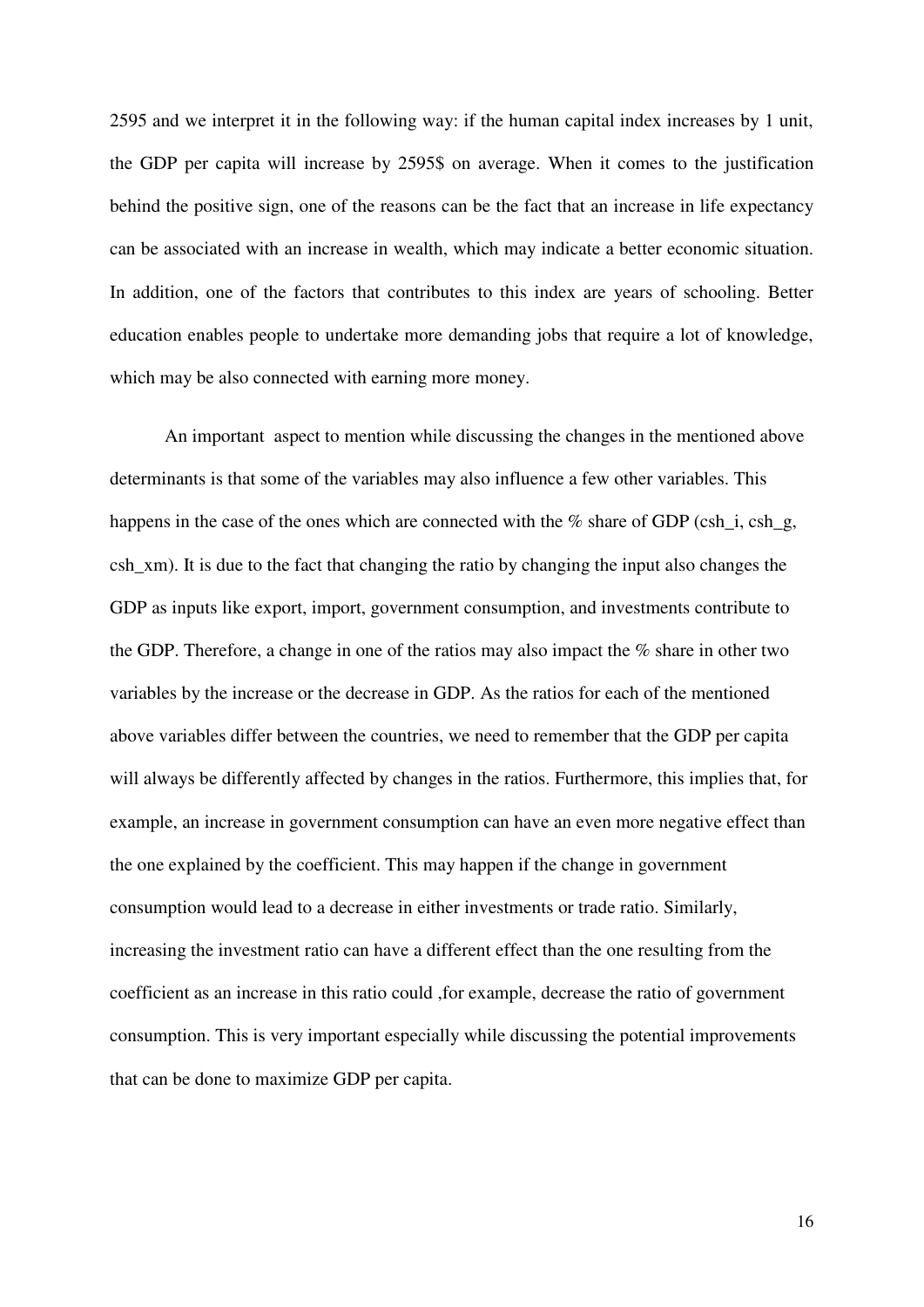#### **5. DISCUSSION**

 As the variables have been discussed, the next step is to compare the obtained results with those of Moral-Benito (2016) as the same methodology was applied as well the variables used are very similar. First of all, Moral-Benito used in his paper initial GDP, whereas in this paper, GDP per capita was used. This might be one of the reasons why in this dissertation, population turned out to be statistically insignificant, whereas in his case, the other way around. In addition to this, GDP was expressed in the natural log form. Therefore, the results of the coefficients obtained by him were much lower than the ones obtained here. While comparing the results, the human capital index will be compared with education and life expectancy variables. The sign of the coefficients are the same for all the variables. The only exception was the population variable, which was negative in this paper. However, it did not turn out to be statistically significant so we will not focus on explaining the reasoning behind such situation. Having compared the signs of the coefficients, it is time to take a look at the PM to PSD ratio associated to the variables. The comparison is presented in Table 2 below:

|           | PM to PSD ratio                      |                                                                   |  |  |  |
|-----------|--------------------------------------|-------------------------------------------------------------------|--|--|--|
|           | current results                      | Moral-Benito 2016                                                 |  |  |  |
|           | dependent variable<br>GDP per capita | variable<br>dependent<br>logarithm<br>natural<br>οf<br><b>GDP</b> |  |  |  |
| $csh_i$   | 1,858                                | 1,016                                                             |  |  |  |
| $\cosh_g$ | $-2,578$                             | $-0,151$                                                          |  |  |  |
| $csh\_xm$ | 5,845                                | 1,063                                                             |  |  |  |
| pop       | $-0,706$                             | 1,531                                                             |  |  |  |

**Table 2. The comparison of the PM to PSD ratios**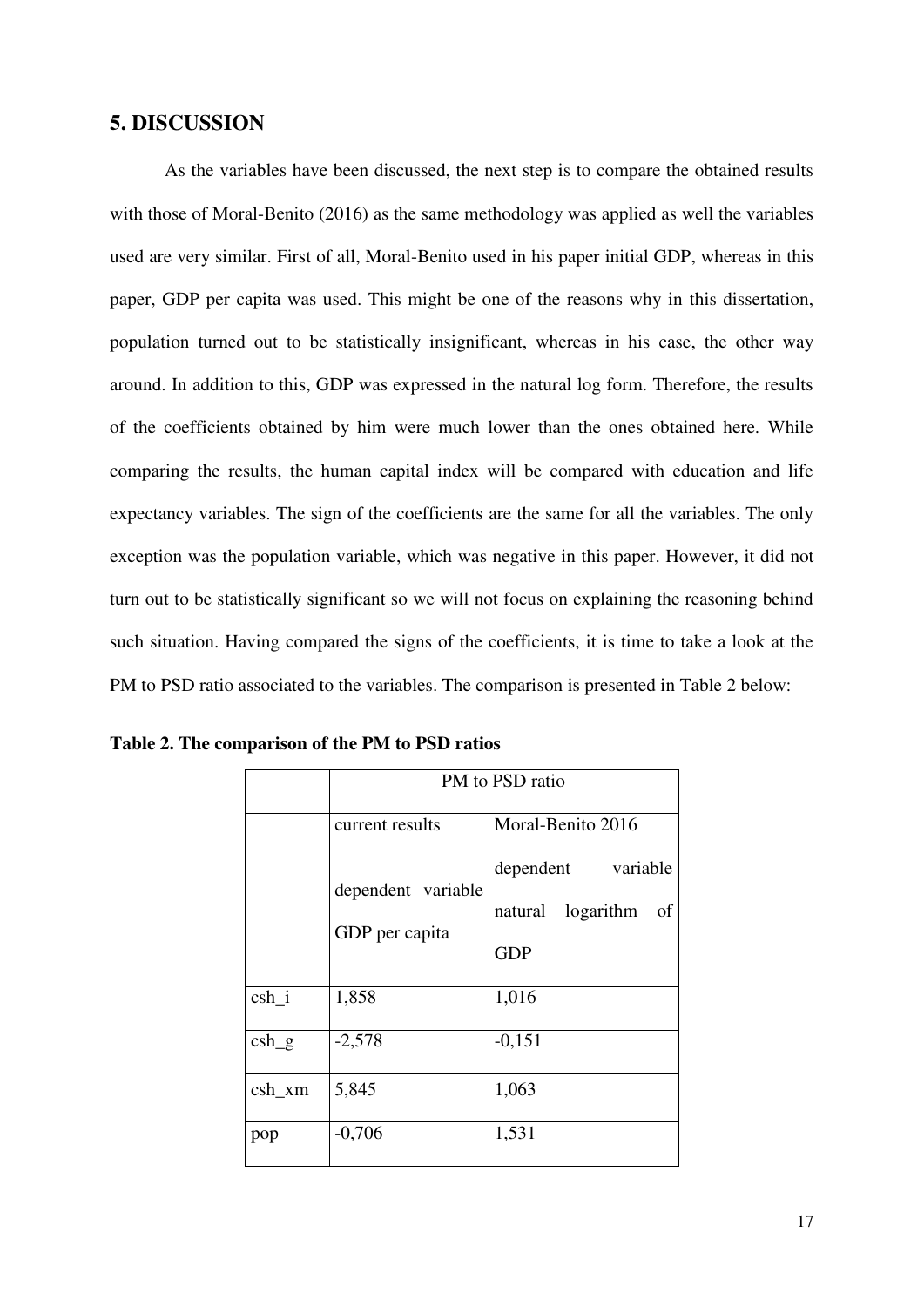First of all, the lagged variable of GDP per capita/ln(GDP) was no taken into consideration as in both cases, it turned to be a strong variable with the ratio exceeding the 95% confidence interval. In addition , the table does not consider the human capital index as we cannot assume that life expectancy and education variable will be the 1:1 equivalent of this index. Looking at the table, we can see without any doubt that the results obtained in this paper present very good while comparing them with the Moral-Benito ones. Nevertheless, we should account for the fact that the dependent variables used are different. Therefore, we may speculate whether using GDP per capita in Moral-Benito's framework would provide us with similar results in terms of the ratios. However, we need to take into consideration that the amount of variables used in the papers are not the same, which can also be one of the factors that may affect the results.

 After the results have been compared, it is time to discuss the potential actions that can be undertaken in order to maximize the GDP per capita value<sup>3</sup>. When it comes to the first variable presented in the model, which is lagged GDP per capita, we can hardly do anything else than simply trying to maximize the GDP per capita in the current period in order to have a better starting point in the following period. The higher initial value of GDP per capita, the stronger the effect of the variable in the future period is. The situation of % share variables was described in Chapter 4 . Having that in mind and looking at the results, we can say without any doubt that the decrease in the government consumption ratio will have a positive effect on GDP per capita. It is due to the fact that lowering the ratio not only increases the GDP per capita based on the fact that we lower the variable, which negatively influences the dependent variable, but also it may lead to changes in investment and trade ratios, which have a positive effect on economic growth. Therefore, the main task which the government can undertake is trying to lower its consumption if possible, which will lower the negative effect

<u>.</u>

 $3$  For more, see Beck (2009, 2014, and 2020c), Beck and Janus (2013 and 2014), Beck and Możdżeń (2010), and Beck and Stanek (2019).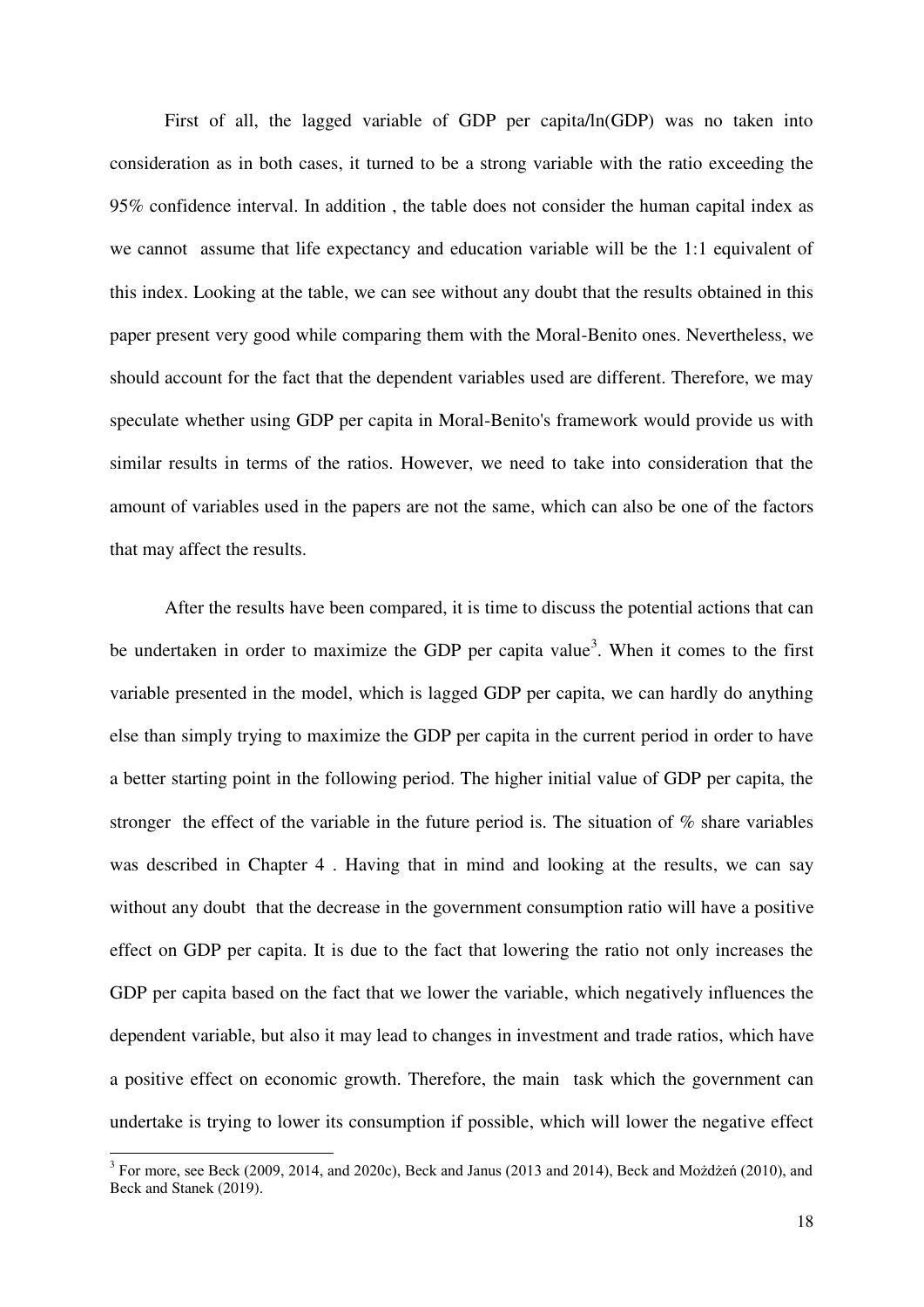of the government consumption variable and consequently may boost the power of the other two variables. In the case of investment ratio and trade ratio, the situation depends on the % associated with all those variables within countries. The changes in each case may vary in terms of the positive effect associated with the change. Nevertheless, imposing policies that are aimed at providing people with more incentive to invest are one of the tasks which can be done to increase the GDP per capita. When it comes to the human capital index, there are several options which can be undertaken. The first one is focusing on GDP per capita through the mentioned above variables and later on due to the increase, the index will naturally begin to increase. The index is calculated based on variables such as, for example, life expectancy and years of schooling. Both of those aspects can be compared with the wealther. If the wealther increases, the situation of those factors may also improve resulting in an increase in the index. The other way to look at this variable is that the government can try to aim at the improvements in this area with the future expectations of providing higher GDP per capita growth.

The results of the variable responsible for the volume of trade in a country (csh xm) confirm the hypothesis that trade is connected with economic growth which are described in e.g Caleb (2014), Mishra (2012), and Yanikkaya (2003). We can see it based on, for example, the PM to PSD ratio, which is far over the 2 threshold (corresponding to 95% confidence interval) and is equal to 5.845. What is more, the result supported the assumption that trade has a positive impact on economic growth (e.g Busse and Koeniger, 2012; Ulasan, 2012). Knowing this, an increase in the volume of trade will lead to the improvements in the economy. Therefore, while discussing the benefits from trade, we should look at a few aspects. First of all, what the positives coming from it are, and secondly, how we can improve the volume. When it comes to the first aspect, trade can provide us with the access to the new technology which may for example impact the productivity. This access is especially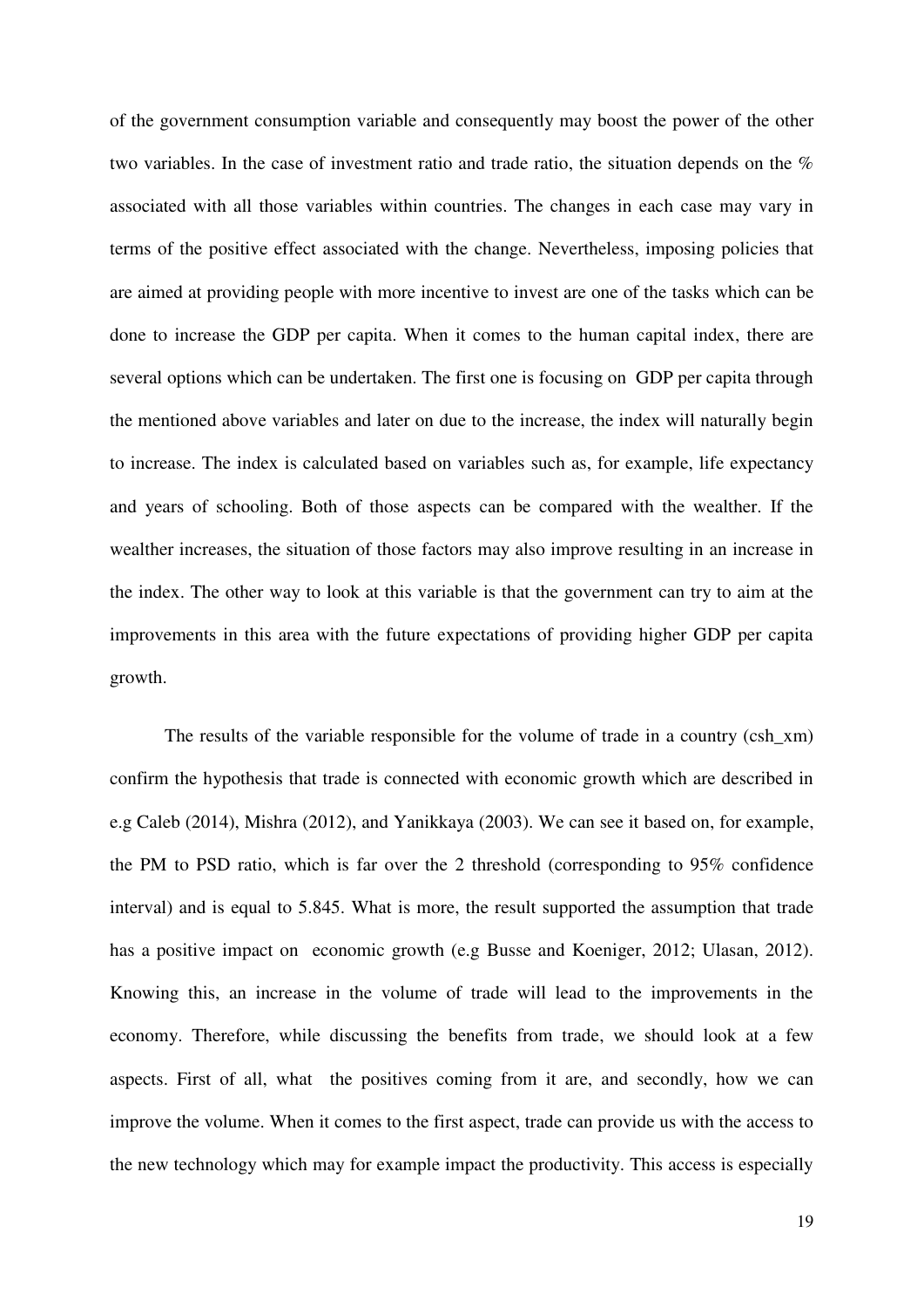beneficial for the countries which are less developed, and having such an opportunity can make it faster for them to make improvements in the economy. There are many steps which a government of a country can undertake to increase the power of this variable. One of them can be joining a trade union. This enables easier access to potential trade partners which according to Kali, Méndez and Reyes (2007), positively impacts the growth as in their research, they found evidence that there is a positive relationship between the number of trade partners and the growth rate among countries. What is more, union partnership may also be associated with a lack of some additional costs connected with the transactions such as, for example, value added tax (VAT). Although this would mean that the government will generate less money from taxes compared to the situation in which people would have to pay this tax. Nevertheless, for some people, this additional cost associated with the transaction could mean that they would not make any of them at all. Therefore, cutting such costs may make people more willing to import products resulting in an increase in the ratio. The same thing applies to the exporters of the country as they could export products to other member countries without some additional costs. In both of those cases, we would see an increase in the variable. However, we need to keep in mind that some countries for different personal reasons may not be willing to enter any unions. In such a situation, a country can make a trade agreement only with a country or countries that are the main trade partners. We also need to account for the fact that such agreements might be more beneficial for better developed countries because they may have much stronger bargaining power, resulting in a higher profit from such activity. The third option that may but does not have to require any communication with other countries is imposing a trade policy. As Berg and Schmidt (1994) have described in their research, the effect that come from trade are low at the start but increase over time. Knowing that, while imposing any trade policies, we should make them long term oriented in order to increase the effect coming from it.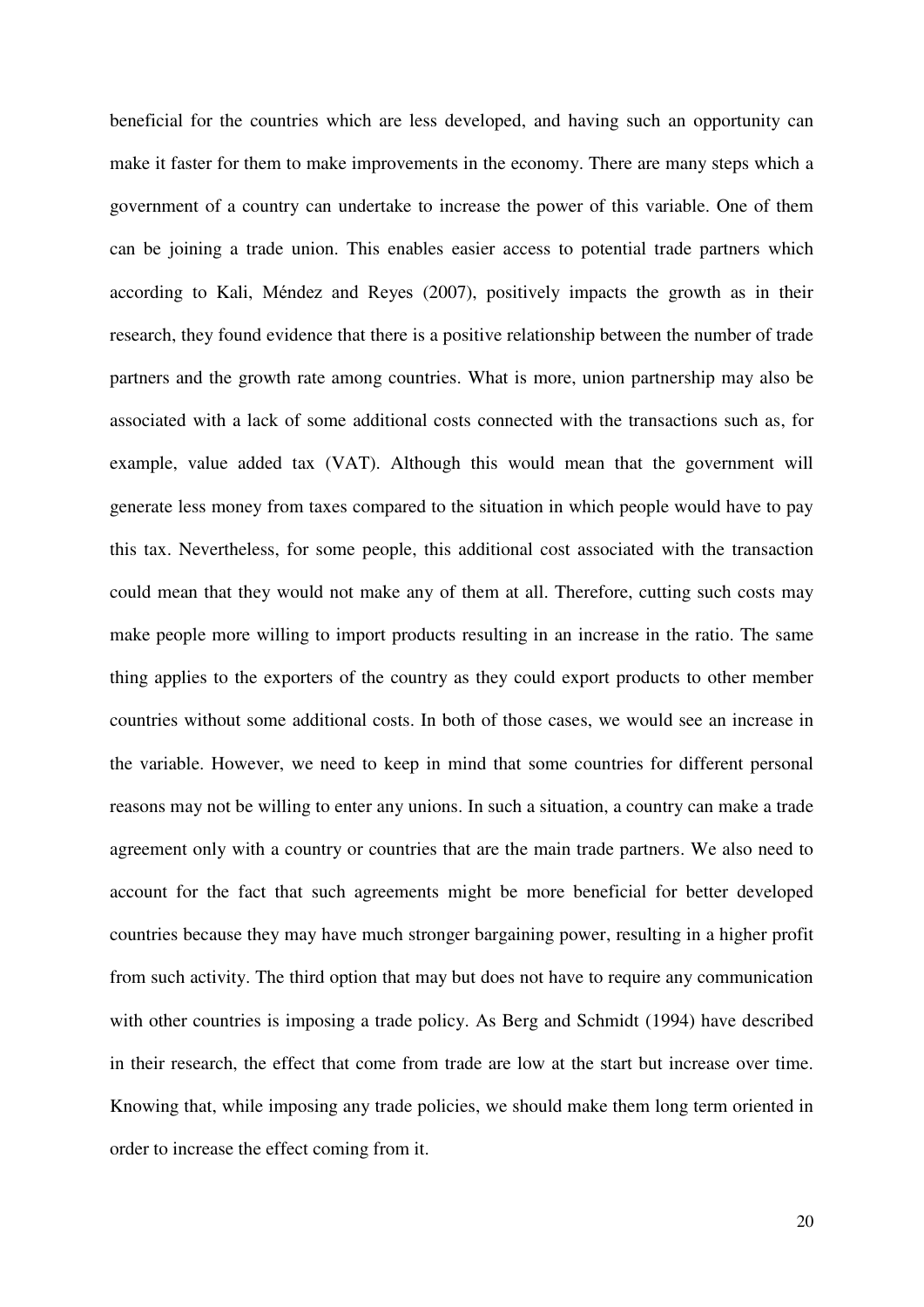#### **6. LIMITATIONS AND CONCLUSIONS**

The main limitation of this paper is definitely lack of time. Having more time would enable the introduction of several other variables to the model. As the number of models that can be estimated is equal to  $2<sup>k</sup>$ , where k stands for the number of explanatory variables. The introduction of any additional variable would lead to a double increase in the number of models. This even further prolongs the required time to estimate the final results. It is also connected with computer limitations. Having better software and equipment would make it possible to include more variables. In addition, the number of countries could have been increased in order to take into higher % of the world GDP into consideration. However, this would mean that the time period would have to be rearranged due to the lack of data as some of the countries for example did not exist during the starting period of the paper. Nevertheless, it is possible to do so. All in all, this paper thruthfully presents all the informations which were taken into consideration.

The paper addresed the issue of model uncertainty and reverse causality while dealing with panel growth regressions. The first issue arises due to the fact that there does not exist one perfect unique set of variables that describes economic growth. Therefore, with each set of variables used, we have to create all the possible combinations of models. The problem of reverse causality arises due to the fact that growth-related variables are considered to be weak-endogenous ones. This indicates that not only can they have an effect on economic growth, but they also can be influenced by it. As a result, boosting the power of the equation. Moral-Benito framework (2016) combined with bayesian model averaging method (BMA) enables us to deal with such problems as well as provide the informations concerning the sign of the variables and their power in determining economic growth. The results have shown that with the dependent variable being GDP per capita, population turns out to be a statistically insignificant variable. This might be due to the fact that GDP per capita is explained by both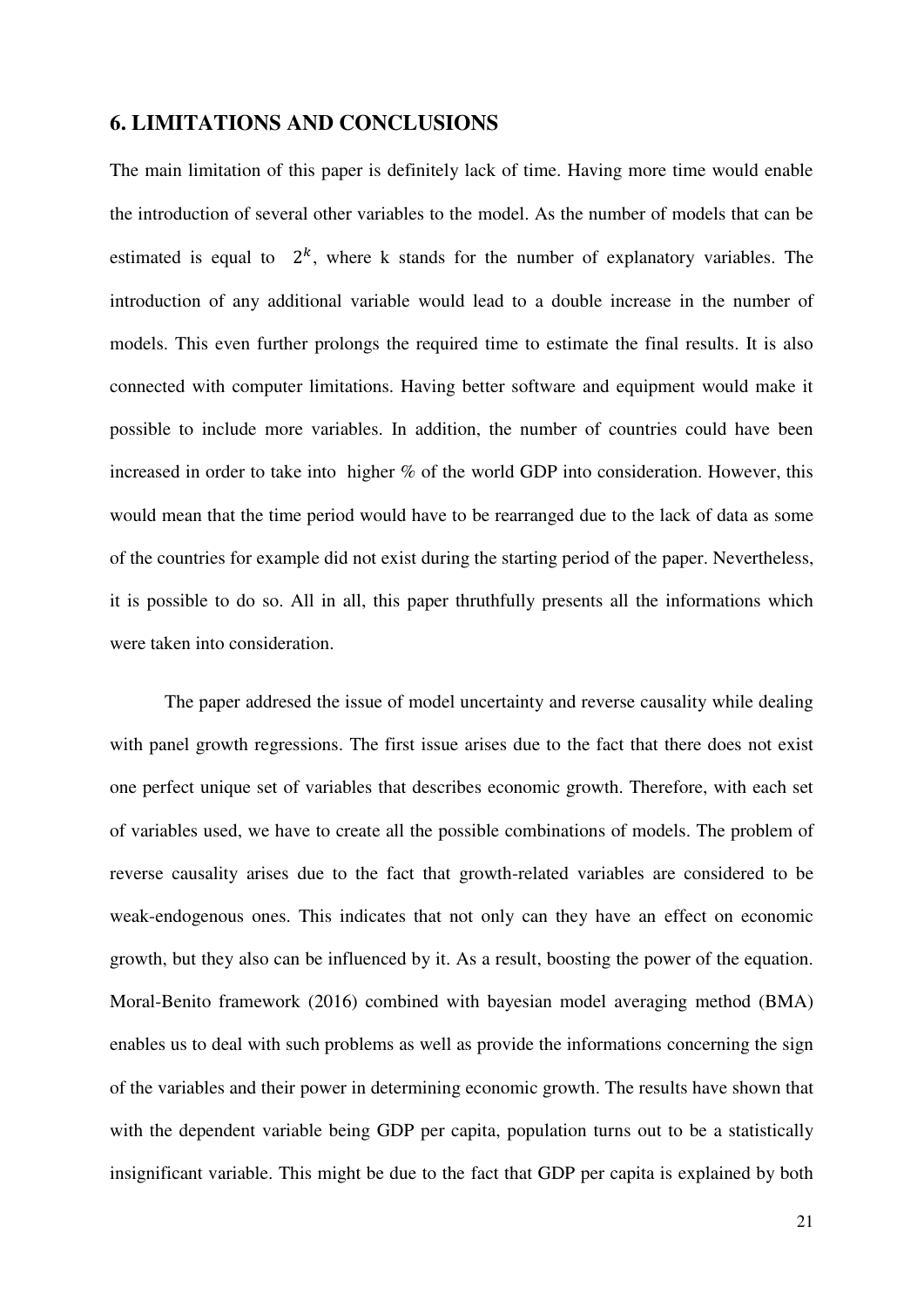GDP and population, because it is the ratio of those two inputs. The other four variables are statistically significant with one of them being significant at the 90% confidence interval and the rest being significant at the 95% confidence interval. The results are especially interesting due to the fact that Moral-Benito (2016) has stated in his paper that none of his variables which were potential determinants of growth is considered robust, whereas in this case, four of them turned out to be considered robust at the very high confidence interval. However, we need to take into consideration that the dependent variable used by him was different as well as the number of variables differed. Therefore, this might be one of the reasons behind the difference in results. Furthermore, the paper also upholds the hypothesis that international trade has a positive effect on economic growth. One of the potential improvements which can be done in the future using a similar framework can be expanding the number of countries to consider even higher % of the World GDP. Nevertheless, the paper already takes into consideration a very high % of the World GDP. The same can be done to the time period. However, we have to keep in mind that the starting point would have to be different as there is lack of data for some of the countries in the starting periods. In addition, we need to account for the potential bias in the upcoming data from years during the corona virus crisis as the results will be definitely lower than the ones from previous years.

#### **REFERENCES**

- Barro, R.J. and Lee, J.W., 2013. A new data set of educational attainment in the world, 1950– 2010. J. Dev. Econ. 104, 184–198. https://doi.org/10.1016/j.jdeveco.2012.10.001
- Beck K., 2011. 'Akcesja Polski do strefy euro w świetle teorii optymalnych obszarów walutowych – weryfikacja empiryczna', [in:] Lis, S, (ed.), *Kontrowersje wokół akcesji Polski do Unii Gospodarczej i Walutowej*, Wydawnictwo Uniwersytetu Ekonomicznego w Krakowie, Kraków, 224-238.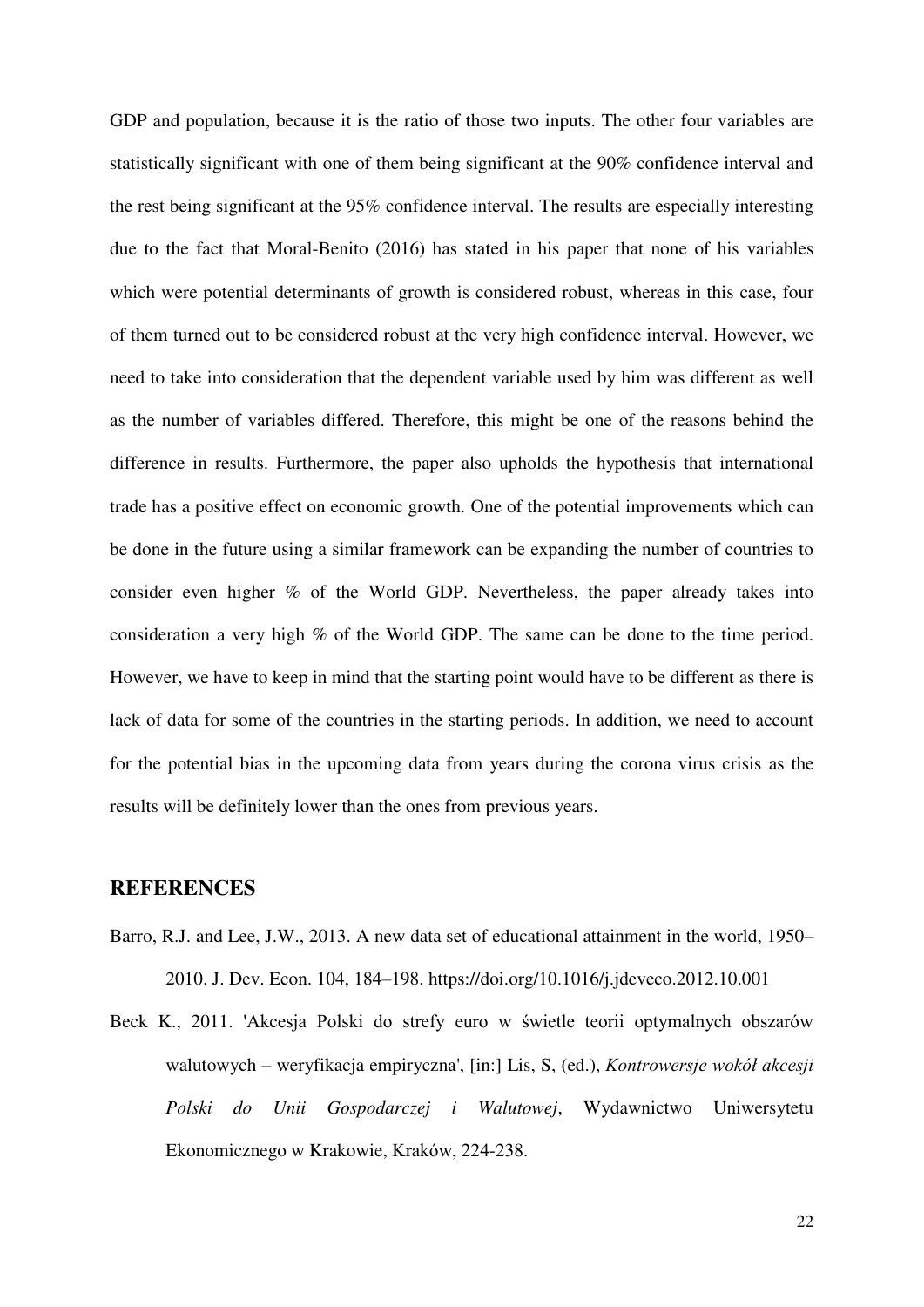- Beck, K., 2014. 'Determinanty synchronizacji cykli koniunkturalnych w krajach Unii Europejskiej w latach 1990-2007'. *Gospodarka w Teorii i Praktyce*, *1*(34), 5-20.
- Beck, K., 2017. 'Bayesian Model Averaging and jointness Measures: Theoretical Framework and Application to the Gravity Model of Trade'. *STATISTICS IN TRANSITION new series*, 18(3), 393-412. https//doi.org/10.21307/stattrans-2016-077
- Beck, K., 2019. 'What drives business cycle synchronization? BMA results from the European Union'. *Baltic Journal of Economics*, 19(2), 248–275. https://doi.org/10.1080/1406099X.2019.1652393
- Beck, K., 2020a. 'Migration and business cycles: Testing the OCA theory predictions in the European Union'. *Applied Economics Letters*. https://doi.org/10.1080/13504851.2020.1798339
- Beck, K. 2020b. 'What drives international trade? Robust analysis for the European Union'. *Journal of International Studies*, 13(3), 68-84. https//doi.org/10.14254/2071- 8330.2020/13-3/5
- Beck, K., 2020c. 'Decoupling after the crisis: Western and eastern business cycles in the European Union'. *Eastern European Economics*, 58(1), 68-82. https//doi.org/10.1080/00128775.2019.1656086
- Beck, K., 2021a. 'Capital mobility and the synchronization of business cycles: Evidence from the European Union'. *Rev. Int. Econ*. roie.12536. https://doi.org/10.1111/roie.12536
- Beck, K., 2021b. 'Drivers of structural convergence: Accounting for model uncertainty and reverse causality'. *Entrepreneurial Business and Economics Review*, 9(1), 189-208. https://doi.org/10.15678/EBER.2021.090112
- Beck, K. and Janus, J., 2013. 'Aggregate Demand Disturbances in the Visegrad Group and the Eurozone'. *Entrepreneurial Business and Economics Review*, 1(3), 7-20. https://doi.org/10.15678/EBER.2013.010302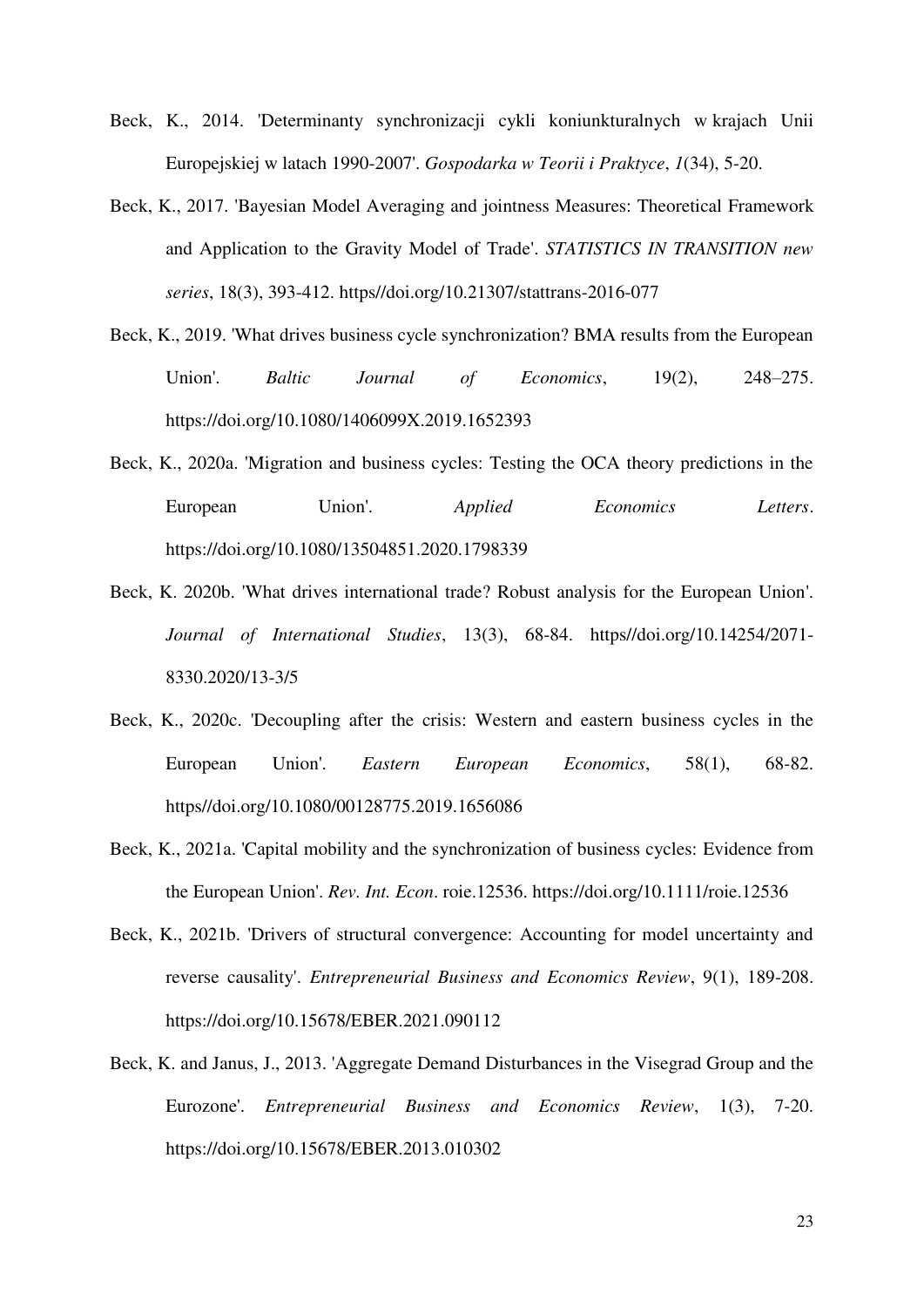- Beck K. and Janus J., 2014. 'Synchronization of Economic Shocks in The Visegrad Group: An Empirical Assessment', *STUDIA UBB NEGOTIA*, LVIX(2), 35-56.
- Beck K. and Możdżeń M., 2011. *Instytucjonalne przyczyny kryzysu w Stanach Zjednoczonych*, [in:] Prusek A. (ed.), 'Wyzwania polityki ekonomicznej w warunkach światowego kryzysu finansowego i gospodarczego', Wydawnictwo Uniwersytetu Ekonomicznego w Krakowie, Kraków, 252-268.
- Beck, K. and Stanek, P., 2019. 'Globalization or regionalization of stock markets? The case of central and eastern European countries'. *Eastern European Economics*, 57(4), 317- 330. https//doi.org/10.1080/00128775.2019.1610895
- Berg, H. van den and Schmidt, J.R., 1994. 'Foreign trade and economic growth: time series evidence from Latin America'. *J. Int. Trade Econ. Dev.* 3, 249–268. https://doi.org/10.1080/09638199400000016
- Busse, M. and Koeniger, J., 2012. 'Trade and Economic Growth: A Re-Examination of the Empirical Evidence'. *SSRN Electron. J.* https://doi.org/10.2139/ssrn.2009939
- Caleb, G., Mazanai, M. and Dhoro, N.L., 2014. 'Relationship between International Trade and Economic Growth: A Cointegration Analysis for Zimbabwe'. *Mediterr. J. Soc. Sci.* https://doi.org/10.5901/mjss.2014.v5n20p621
- Domar, E.D., 1946. 'Capital Expansion, Rate of Growth, and Employment'. *Econometrica* 14, 137–147.
- Feenstra, R.C., Inklaar, R. and Timmer, M.P., 2015. 'The Next Generation of the Penn World Table'. *Am. Econ. Rev.* 105, 3150–3182. https://doi.org/10.1257/aer.20130954
- Jones, E.L., 2000. *Growth Recurring: Economic Change in World History*, 2nd edition. ed. University of Michigan Press, Ann Arbor.
- Kali, R., Méndez, F. and Reyes, J., 2007. 'Trade structure and economic growth'. *J. Int. Trade Econ. Dev*. 16, 245–269. https://doi.org/10.1080/09638190701325649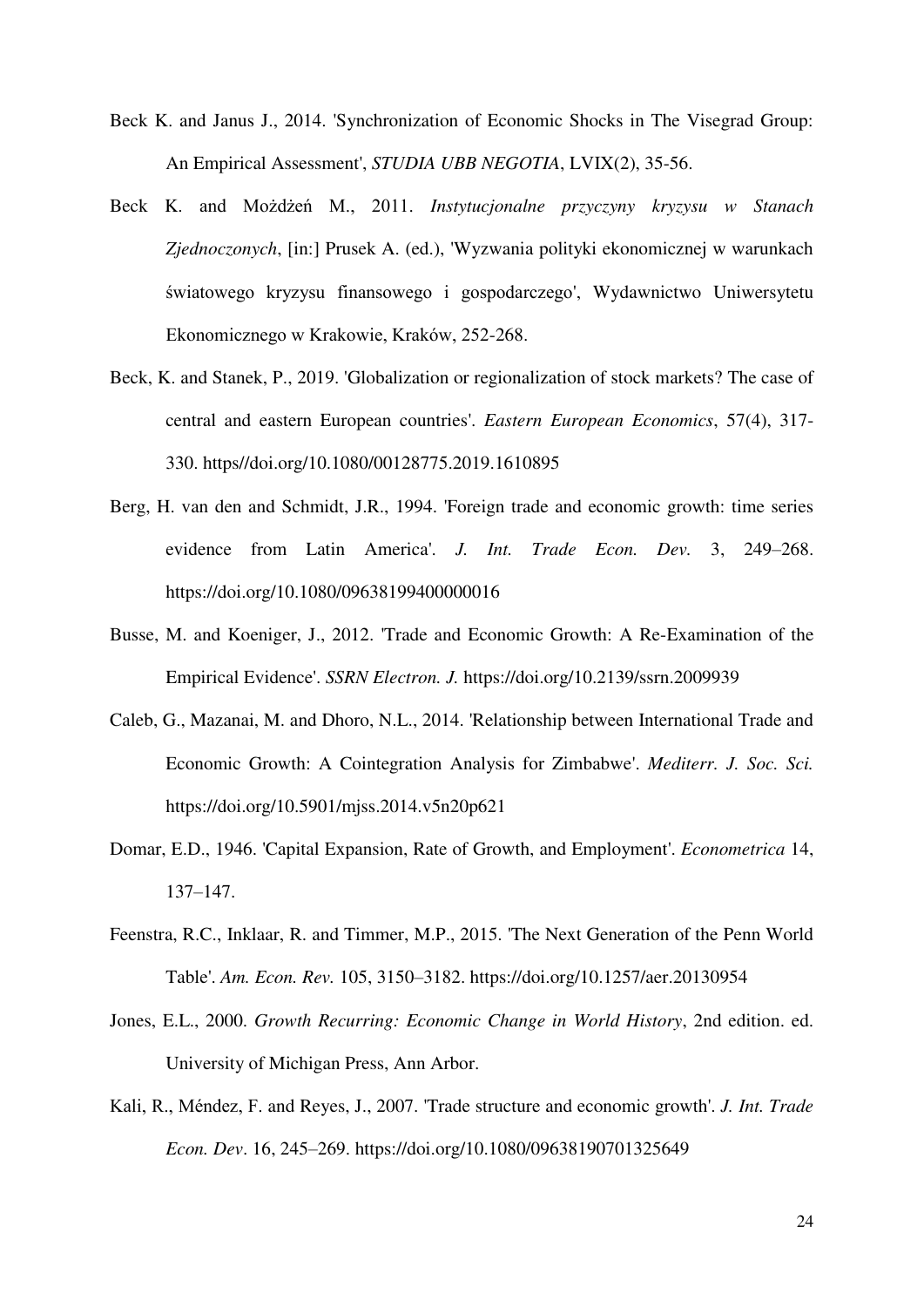- Kotlewski, D., 2013. 'Impact of International Trade on Economic Growth'. *Gospod. Nar.* 261, 5–29. https://doi.org/10.33119/GN/100923
- Makki, S.S. and Somwaru, A., 2004. 'Impact of Foreign Direct Investment and Trade on Economic Growth: Evidence from Developing Countries'. *Am. J. Agric. Econ.* 86, 795–801.
- Masanjala, W.H. and Papageorgiou, C., 2008. 'Rough and lonely road to prosperity: a reexamination of the sources of growth in Africa using Bayesian model averaging'. *J. Appl. Econom.* 23, 671–682. https://doi.org/10.1002/jae.1020
- Mishra, P.K., 2012. 'The Dynamics of the Relationship between Imports and Economic Growth in India'. *South Asian J. Macroecon. Public Finance* 1, 57–79. https://doi.org/10.1177/227797871200100105
- Moral-Benito, E., 2016. 'Growth Empirics in Panel Data Under Model Uncertainty and Weak Exogeneity: GROWTH EMPIRICS IN PANEL DATA'. *J. Appl. Econom.* 31, 584– 602. https://doi.org/10.1002/jae.2429
- Moral-Benito, E., 2013. 'Likelihood-Based Estimation of Dynamic Panels With Predetermined Regressors'. *J. Bus. Econ. Stat.* 31, 451–472. https://doi.org/10.1080/07350015.2013.818003
- Raftery, A.E., 1995. 'Bayesian Model Selection in Social Research'. *Sociol. Methodol.* 25, 111–163. https://doi.org/10.2307/271063

Romer, P.M., 1994. 'The Origins of Endogenous Growth'. *J. Econ. Perspect.* 8, 3–22.

Sala-i-Martin, X., Doppelhofer, G., and Miller, R.I., 2004. 'Determinants of Long-Term Growth: A Bayesian Averaging of Classical Estimates (BACE) Approach'. *Am. Econ. Rev.* 94, 813–835.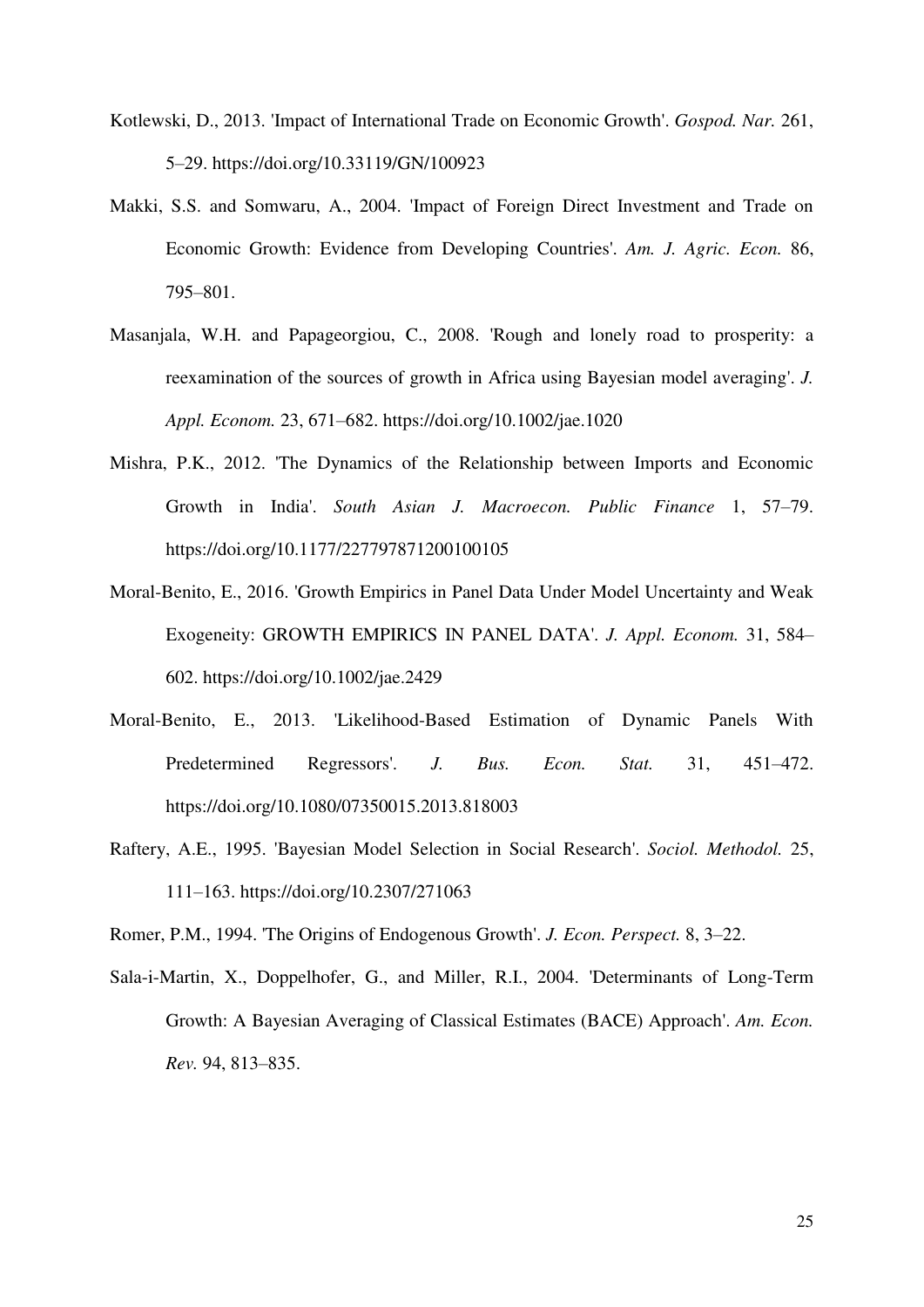- Singh, T., 2010. 'Does International Trade Cause Economic Growth? A Survey: INTERNATIONAL TRADE AND ECONOMIC GROWTH'. *World Econ.* 33, 1517– 1564. https://doi.org/10.1111/j.1467-9701.2010.01243.x
- Snowdon, B. and Vane, H.R., 2005. *Modern Macroeconomics: Its Origins, Development and Current State*. Cheltenham, UK ; Northhampton, MA.
- Solow, R.M., 1956. 'A Contribution to the Theory of Economic Growth'. *Q. J. Econ.* 70, 65. https://doi.org/10.2307/1884513
- Ulasan, B., 2012. 'Openness to International Trade and Economic Growth: A Cross-Country Empirical Investigation'. *SSRN Electron. J.* https://doi.org/10.2139/ssrn.2087930
- Yanikkaya, H., 2003. 'Trade openness and economic growth: a cross-country empirical investigation'. *J. Dev. Econ.* 72, 57–89. https://doi.org/10.1016/S0304-3878(03)00068-

3